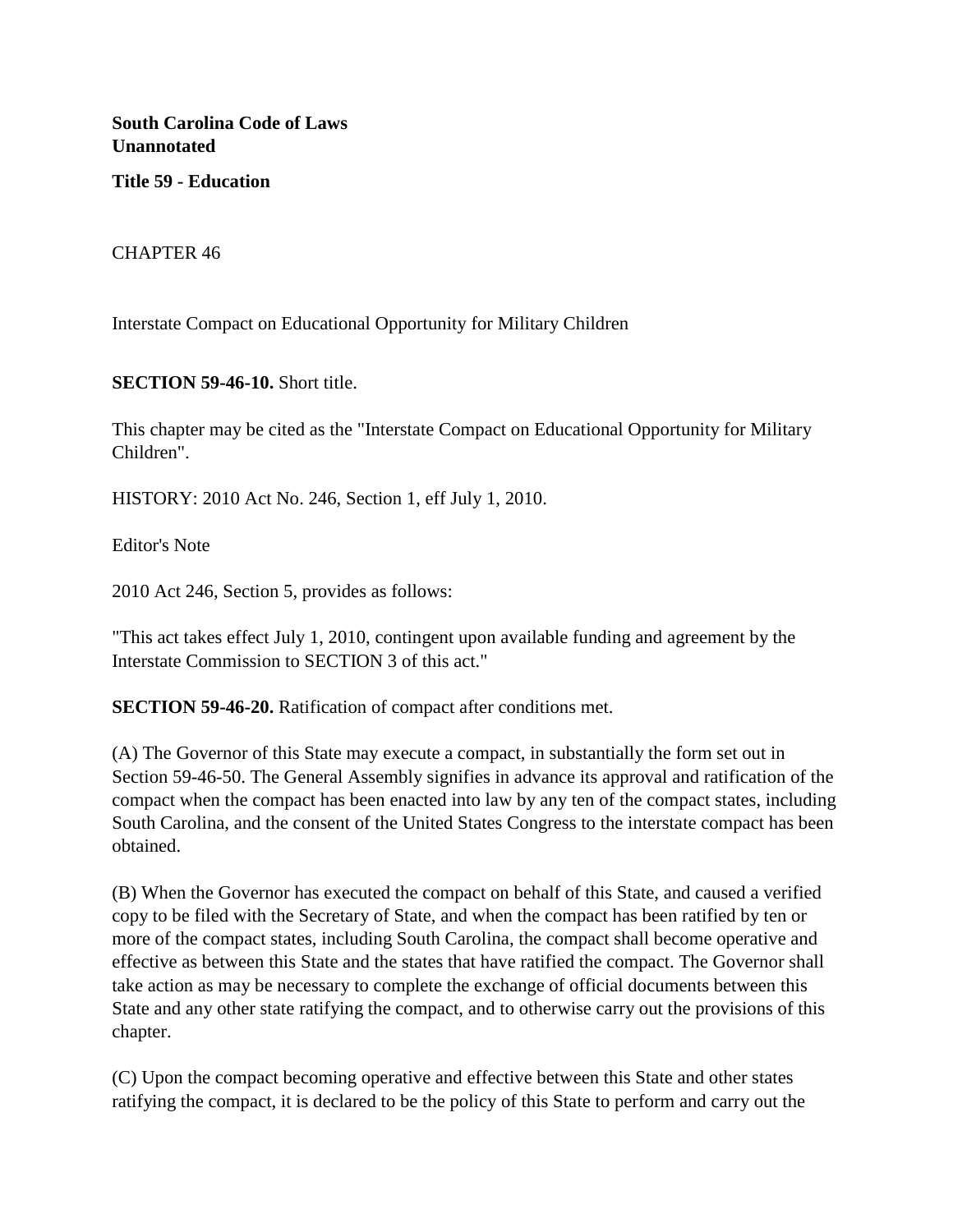compact and to accomplish its purposes.

HISTORY: 2010 Act No. 246, Section 1, eff July 1, 2010.

Editor's Note

2010 Act 246, Section 5, provides as follows:

"This act takes effect July 1, 2010, contingent upon available funding and agreement by the Interstate Commission to SECTION 3 of this act."

**SECTION 59-46-30.** Compact Commissioner to be State Superintendent of Education.

The State Superintendent of Education shall serve as the Compact Commissioner of the Interstate Compact on Educational Opportunity for Military Children on behalf of this State.

HISTORY: 2010 Act No. 246, Section 1, eff July 1, 2010.

Editor's Note

2010 Act 246, Section 5, provides as follows:

"This act takes effect July 1, 2010, contingent upon available funding and agreement by the Interstate Commission to SECTION 3 of this act."

**SECTION 59-46-40.** South Carolina Council on the Interstate Compact on Educational Opportunity for Military Children; creation; membership; terms; expense reimbursement; submission of executive summary to Governor and General Assembly.

In accordance with the Interstate Compact on Educational Opportunity for Military Children, there is created the South Carolina Council on the Interstate Compact on Educational Opportunity for Military Children, referred to in this section as "council".

(A) The council consists of the following eleven members:

(1) the Governor or his designee;

(2) one member appointed by the Governor to represent military installations in the State;

(3) two members of the House of Representatives appointed by the Speaker of the House;

(4) two members of the Senate appointed by the President Pro Tempore of the Senate;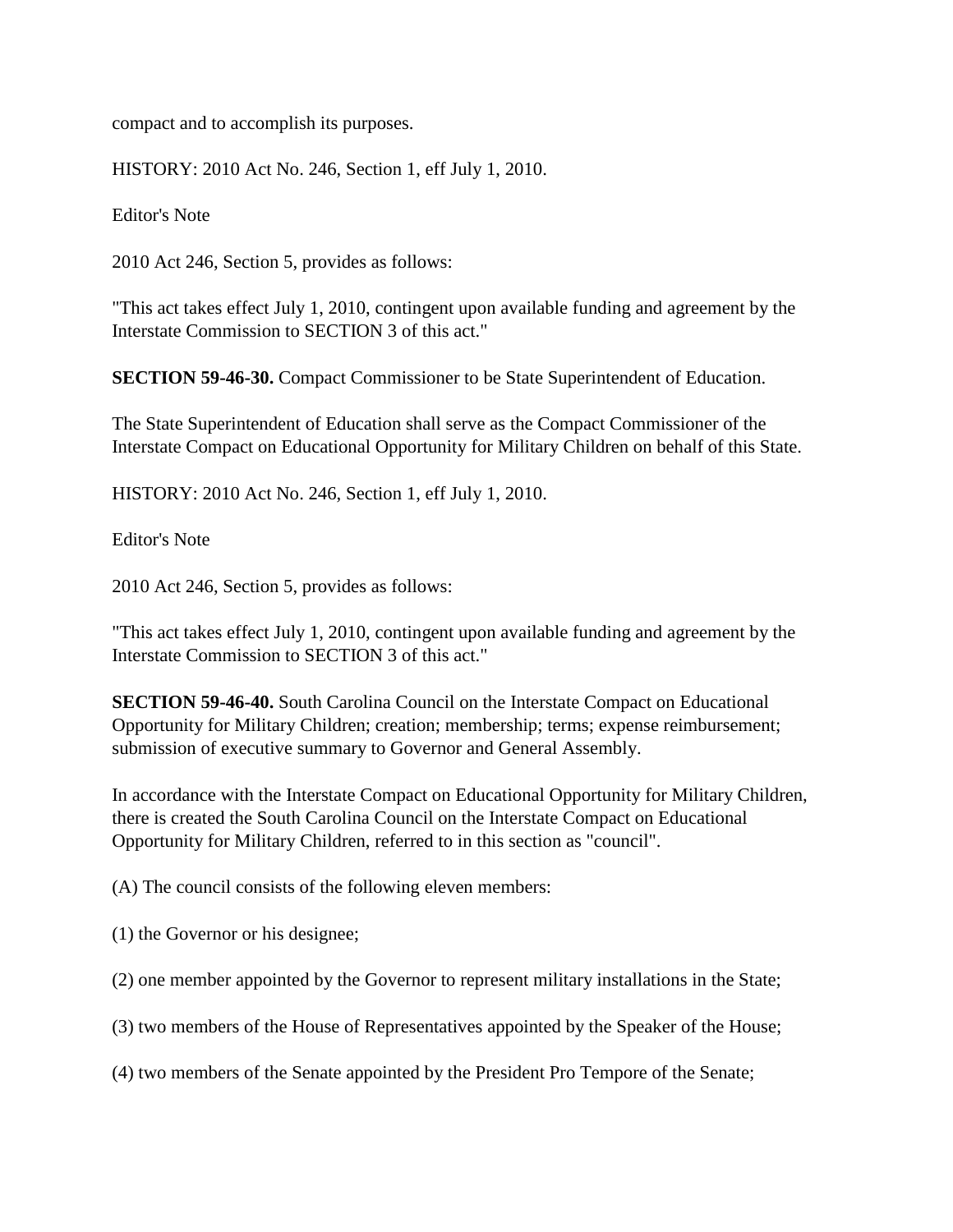(5) two members appointed by the State Superintendent of Education, to include a superintendent of a school district with a high concentration of military families and a member of a military family with experience in the educational challenges that military children face;

(6) the State Board of Education chair and chair-elect; and

(7) the State Superintendent of Education or his designee, who shall serve as chair.

(B) Appointments must be made no later than September 1, 2010, at which time the chair shall call the first meeting. Elected members serve terms coterminous with their terms of office. Citizen members serve at the pleasure of the individual making the appointment. All members may be reappointed. Appointments to fill vacancies, other than by expiration of a term, must be made for the unexpired terms. Vacancies must be filled in the same manner as the original appointments.

(C) The council shall meet on the call of the chairman and, at a minimum, shall meet annually. A majority of members constitutes a quorum. The council may consider any matters related to the Interstate Compact on Educational Opportunity for Military Children or the general activities and business of the organization and has the authority to represent the State in all actions of the compact.

(D) The State Superintendent of Education, in coordination with the council, shall appoint or designate a military family education liaison as provided by Article VIII of the Interstate Compact on Educational Opportunity for Military Children.

(E) The council members serve without compensation. All members must be reimbursed for all reasonable and necessary expenses incurred in the performance of their duties. The costs of expenses of the legislative members incurred in the performance of their duties must be paid from appropriations to the representative body. The costs of expenses of nonlegislative citizen members incurred in the performance of their duties must be paid from funds as provided for this purpose in the annual appropriations act.

(F) The chairman of the council shall submit electronically to the Governor and the General Assembly an executive summary of the interim activity and work of the council no later than the first day of regular session of the General Assembly following the first full year of the council's creation. Thereafter an executive summary must be electronically submitted biennially to the Clerk of the House of Representatives and the Clerk of the Senate and must be posted on the General Assembly's website.

HISTORY: 2010 Act No. 246, Section 1, eff July 1, 2010.

Editor's Note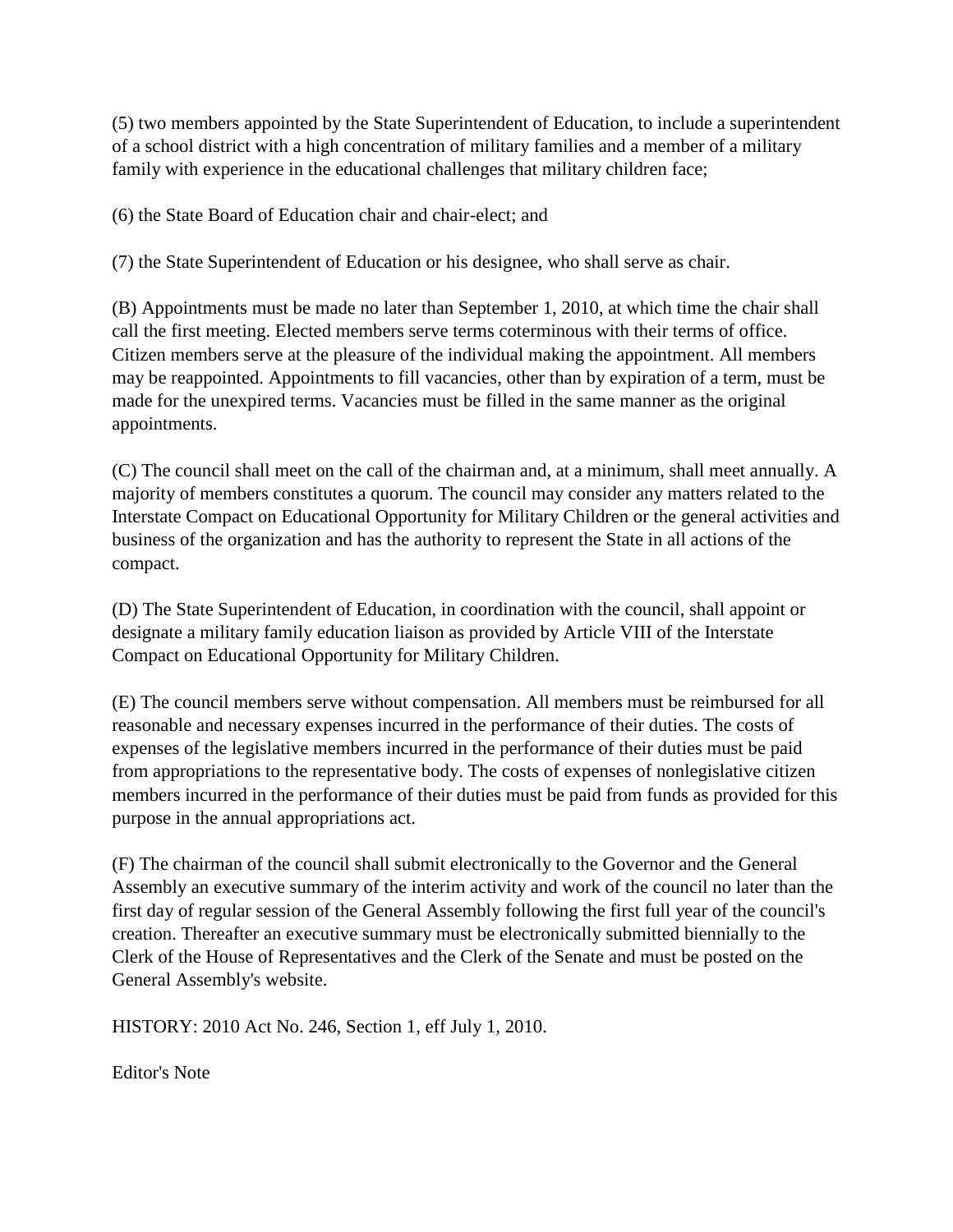2010 Act 246, Section 5, provides as follows:

"This act takes effect July 1, 2010, contingent upon available funding and agreement by the Interstate Commission to SECTION 3 of this act."

**SECTION 59-46-50.** Interstate Compact on Educational Opportunity for Military Children.

The Interstate Compact on Educational Opportunity for Military Children is enacted into law and entered into with all other jurisdictions legally joining in the compact in the form substantially as follows:

# INTERSTATE COMPACT ON EDUCATIONAL OPPORTUNITY FOR MILITARY CHILDREN

**ARTICLE I** 

### PURPOSE

It is the purpose of this compact to remove barriers to educational success imposed on children of military families because of frequent moves and deployment of their parents by:

A. Facilitating the timely enrollment of children of military families and ensuring that they are not placed at a disadvantage due to difficulty in the transfer of education records from the previous school districts or variations in entrance/age requirements.

B. Facilitating the student placement process through which children of military families are not disadvantaged by variations in attendance requirements, scheduling, sequencing, grading, course content, or assessment.

C. Facilitating the qualification and eligibility for enrollment, educational programs, and participation in extracurricular academic, athletic, and social activities.

D. Facilitating the on-time graduation of children of military families.

E. Providing for the promulgation and enforcement of administrative rules implementing the provisions of this compact.

F. Providing for the uniform collection and sharing of information between and among member states, schools, and military families under this compact.

G. Promoting coordination between this compact and other compacts affecting military children.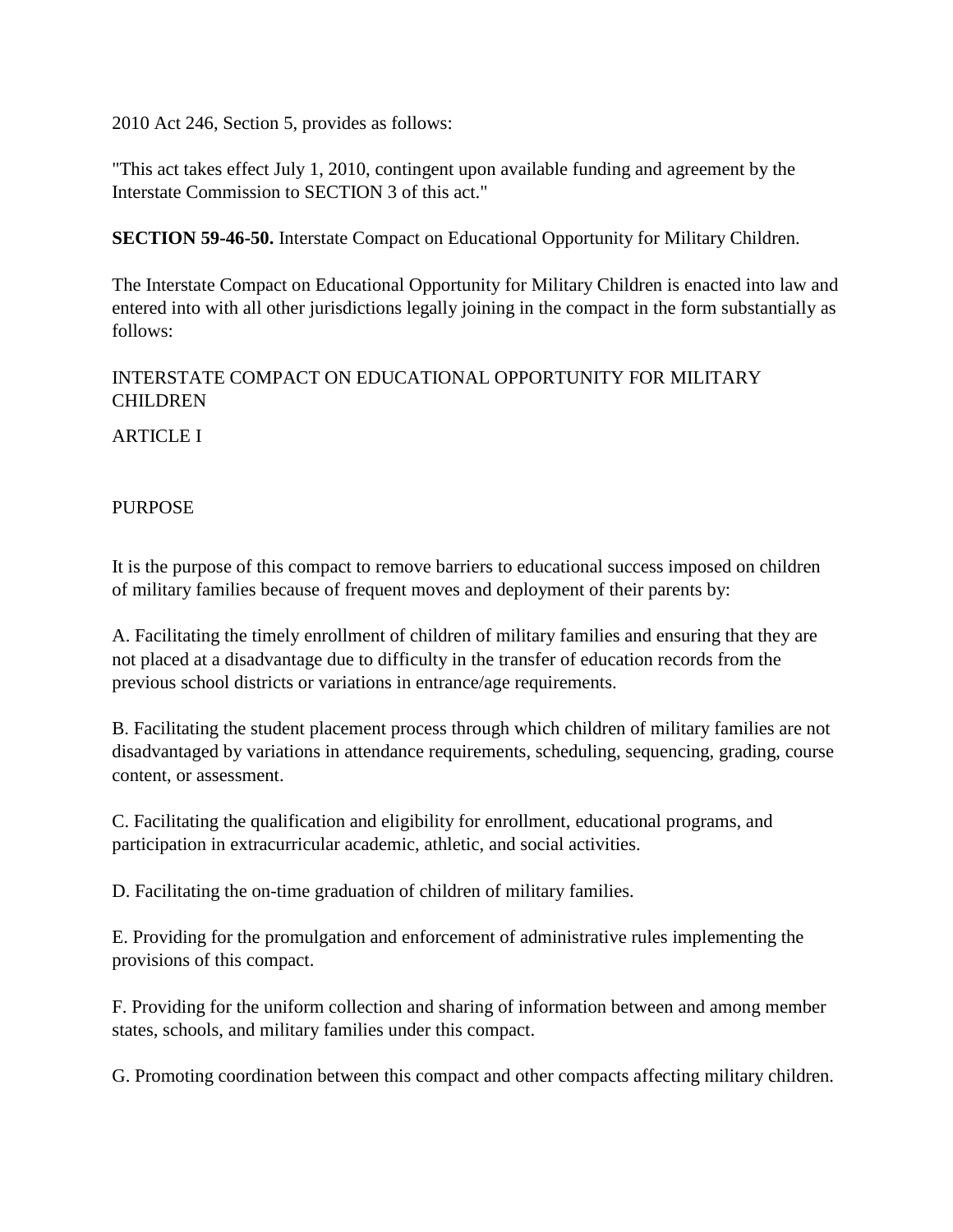H. Promoting flexibility and cooperation between the educational system, parents, and the student in order to achieve educational success for the student.

## ARTICLE II

## **DEFINITIONS**

As used in this compact, unless the context clearly requires a different construction:

A. "Active duty" means: full-time duty status in the active uniformed service of the United States, including members of the National Guard and Reserve on active duty orders pursuant to U.S.C. Section 1209 and 1211.

B. "Children of military families" means: school-aged children, enrolled in Kindergarten through Twelfth grade, in the household of an active duty member.

C. "Compact commissioner" means: the voting representative of each compacting state appointed pursuant to Article VIII of this compact.

D. "Deployment" means: the period one month prior to the service members' departure from their home station on military orders through six months after return to their home station.

E. "Educational records" means: those official records, files, and data directly related to a student and maintained by the school or local education agency, including, but not limited to, records encompassing all the material kept in the student's cumulative folder, such as general identifying data, records of attendance and of academic work completed, records of achievement and results of evaluative tests, health data, disciplinary status, test protocols, and individualized education programs.

F. "Extracurricular activities" means: a voluntary activity sponsored by the school or local education agency or an organization sanctioned by the local education agency. Extracurricular activities include, but are not limited to, preparation for and involvement in public performances, contests, athletic competitions, demonstrations, displays, and club activities.

G. "Interstate Commission on Educational Opportunity for Military Children" means: the commission that is created under Article IX of this compact, which is generally referred to as Interstate Commission.

H. "Local education agency" means: a public authority legally constituted by the State as an administrative agency to provide control of and direction for Kindergarten through Twelfth grade public educational institutions.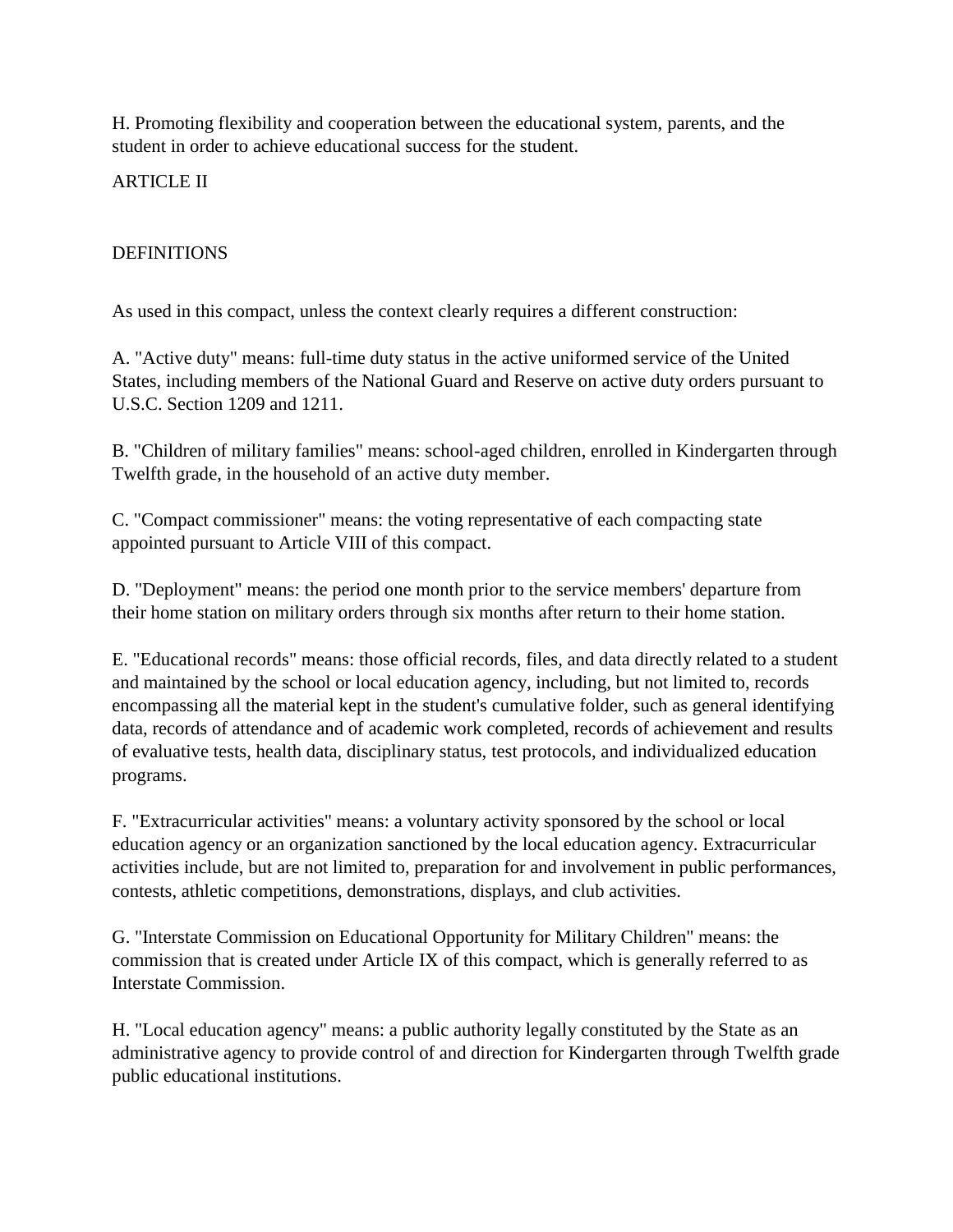I. "Member state" means: a state that has enacted this compact.

J. "Military installation" means: a base, camp, post, station, yard, center, homeport facility for any ship, or other activity under the jurisdiction of the Department of Defense, including any leased facility, which is located within any of the several states, the District of Columbia, the Commonwealth of Puerto Rico, the U.S. Virgin Islands, Guam, American Samoa, the Northern Marianas Islands and any other U.S. Territory. Such term does not include any facility used primarily for civil works, rivers and harbors projects, or flood control projects.

K. "Nonmember state" means: a state that has not enacted this compact.

L. "Receiving state" means: the state to which a child of a military family is sent, brought, or caused to be sent or brought.

M. "Rule" means: a written statement by the Interstate Commission promulgated pursuant to Article XII of this compact that is of general applicability, implements, interprets or prescribes a policy or provision of the compact, or an organizational, procedural, or practice requirement of the Interstate Commission, and has the force and effect of statutory law in a member state, and includes the amendment, repeal, or suspension of an existing rule.

N. "Sending state" means: the state from which a child of a military family is sent, brought, or caused to be sent or brought.

O. "State" means: a state of the United States, the District of Columbia, the Commonwealth of Puerto Rico, the U.S. Virgin Islands, Guam, American Samoa, the Northern Marianas Islands and any other U. S. Territory.

P. 'Student' means: the child of a military family for whom the local education agency receives public funding and who is formally enrolled in Kindergarten through Twelfth grade.

Q. "Transition" means:

(1) the formal and physical process of transferring from school to school; or

(2) the period of time in which a student moves from one school in the sending state to another school in the receiving state.

R. "Uniformed services" means: the Army, Navy, Air Force, Marine Corps, Coast Guard as well as the Commissioned Corps of the National Oceanic and Atmospheric Administration, and Public Health Services.

S. "Veteran" means: a person who served in the uniformed services and who was discharged or released there from under conditions other than dishonorable.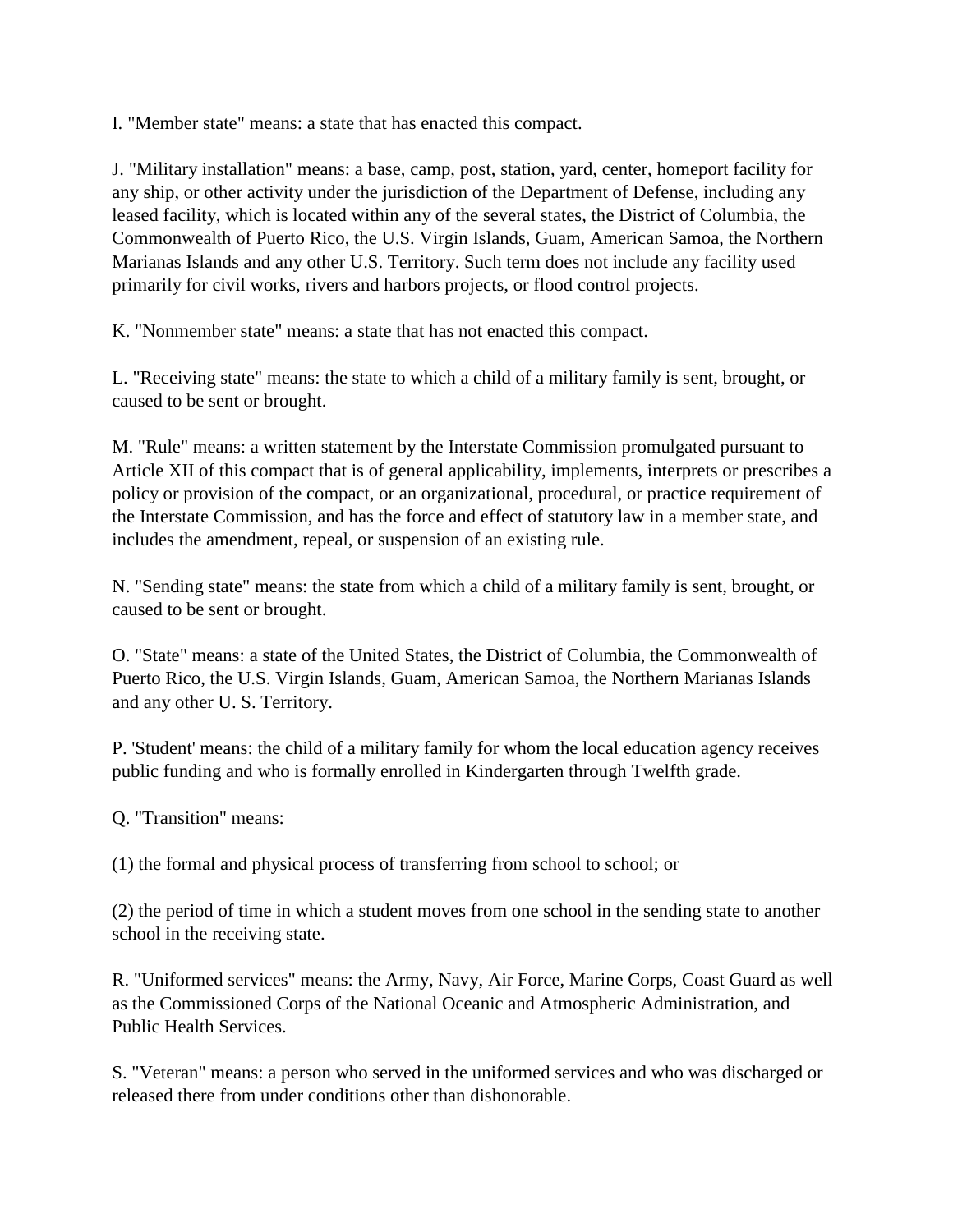#### ARTICLE III

#### APPLICABILITY

(A) Except as otherwise provided in Section (B), this compact shall apply to the children of:

(1) active duty members of the uniformed services as defined in this compact, including members of the National Guard and Reserve on active duty orders pursuant to U.S.C. Section 1209 and 1211;

(2) members or veterans of the uniformed services who are severely injured and medically discharged or retired for a period of one year after medical discharge or retirement; and

(3) members of the uniformed services who die on active duty or as a result of injuries sustained on active duty for a period of one year after death.

(B) The provisions of this interstate compact shall only apply to local education agencies as defined in this compact.

(C) The provisions of this compact shall not apply to the children of:

(1) inactive members of the national guard and military reserves;

(2) members of the uniformed services now retired, except as provided in Section (A);

(3) veterans of the uniformed services, except as provided in Section (A), and other U.S. Dept. of Defense personnel and other federal agency civilian and contract employees not defined as active duty members of the uniformed services.

ARTICLE IV

#### EDUCATIONAL RECORDS & ENROLLMENT

A. Unofficial or "hand-carried" education records-In the event that official education records cannot be released to the parents for the purpose of transfer, the custodian of the records in the sending state shall prepare and furnish to the parent a complete set of unofficial educational records containing uniform information as determined by the Interstate Commission. Upon receipt of the unofficial education records by a school in the receiving state, the school shall enroll and appropriately place the student based on the information provided in the unofficial records pending validation by the official records, as quickly as possible.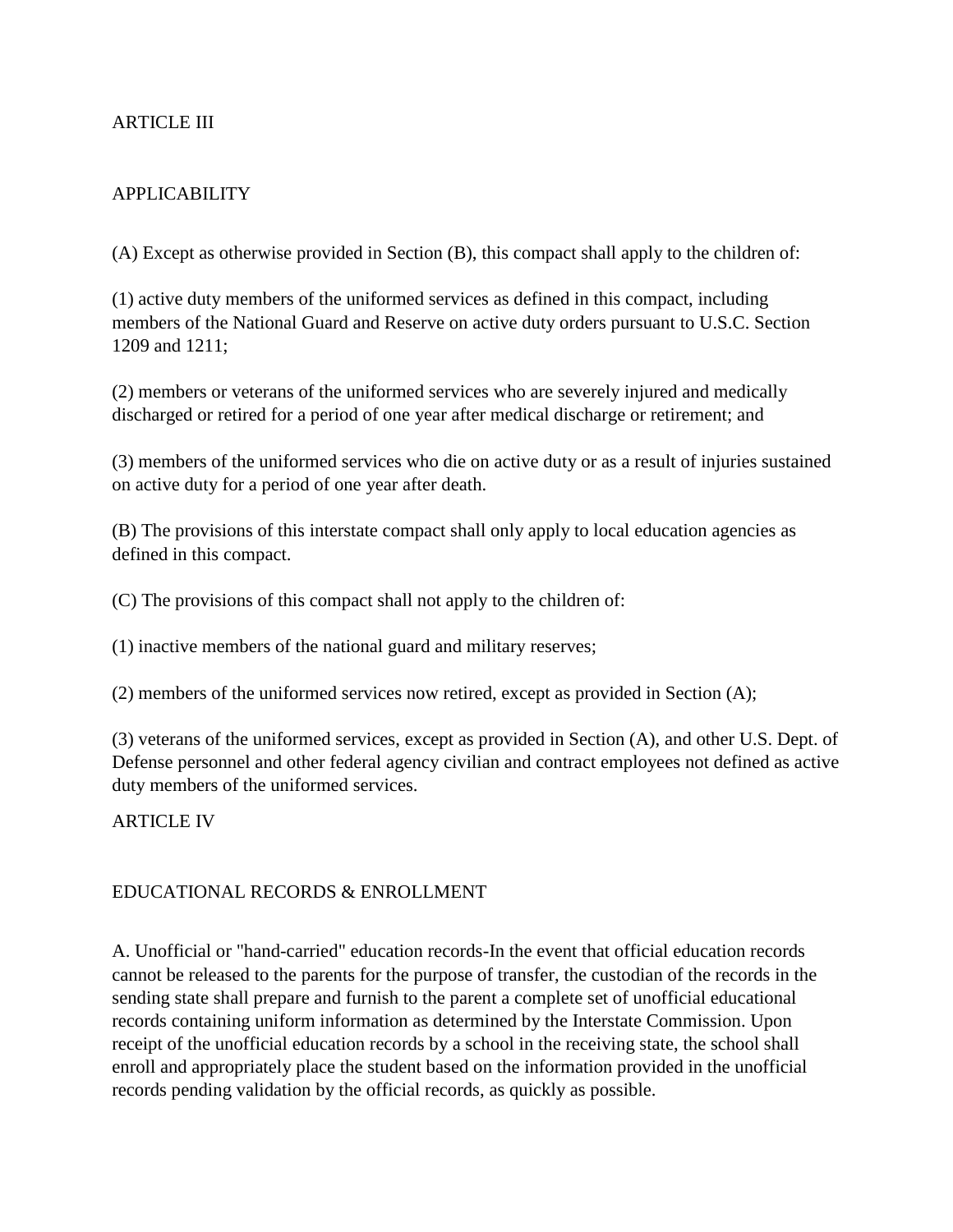B. Official education records/transcripts-Simultaneous with the enrollment and conditional placement of the student, the school in the receiving state shall request the student's official education record from the school in the sending state. Upon receipt of this request, the school in the sending state will process and furnish the official education records to the school in the receiving state within ten days or within such time as is reasonably determined under the rules promulgated by the Interstate Commission.

C. Immunizations-Compacting states shall give thirty days from the date of enrollment or within such time as is reasonably determined under the rules promulgated by the Interstate Commission, for students to obtain any immunizations required by the receiving state. For a series of immunizations, initial vaccinations must be obtained within thirty days or within such time as is reasonably determined under the rules promulgated by the Interstate Commission.

D. Kindergarten and First grade entrance age-Students shall be allowed to continue their enrollment at grade level in the receiving state commensurate with their grade level (including Kindergarten) from a local education agency in the sending state at the time of transition, regardless of age. A student that has satisfactorily completed the prerequisite grade level in the local education agency in the sending state shall be eligible for enrollment in the next highest grade level in the receiving state, regardless of age. A student transferring after the start of the school year in the receiving state shall enter the school in the receiving state on their validated level from an accredited school in the sending state.

ARTICLE V

### PLACEMENT & ATTENDANCE

A. Course placement-When the student transfers before or during the school year, the receiving state school shall initially honor placement of the student in educational courses based on the student's enrollment in the sending state school and/or educational assessments conducted at the school in the sending state if the courses are offered. Course placement includes, but is not limited to, Honors, International Baccalaureate, Advanced Placement, vocational, technical and career pathways courses. Continuing the student's academic program from the previous school and promoting placement in academically and career challenging courses should be paramount when considering placement. This does not preclude the school in the receiving state from performing subsequent evaluations to ensure appropriate placement and continued enrollment of the student in the courses.

B. Educational program placement-The receiving state school shall initially honor placement of the student in educational programs based on current educational assessments conducted at the school in the sending state or participation/placement in like programs in the sending state. Such programs include, but are not limited to: 1) gifted and talented programs; and 2) English as a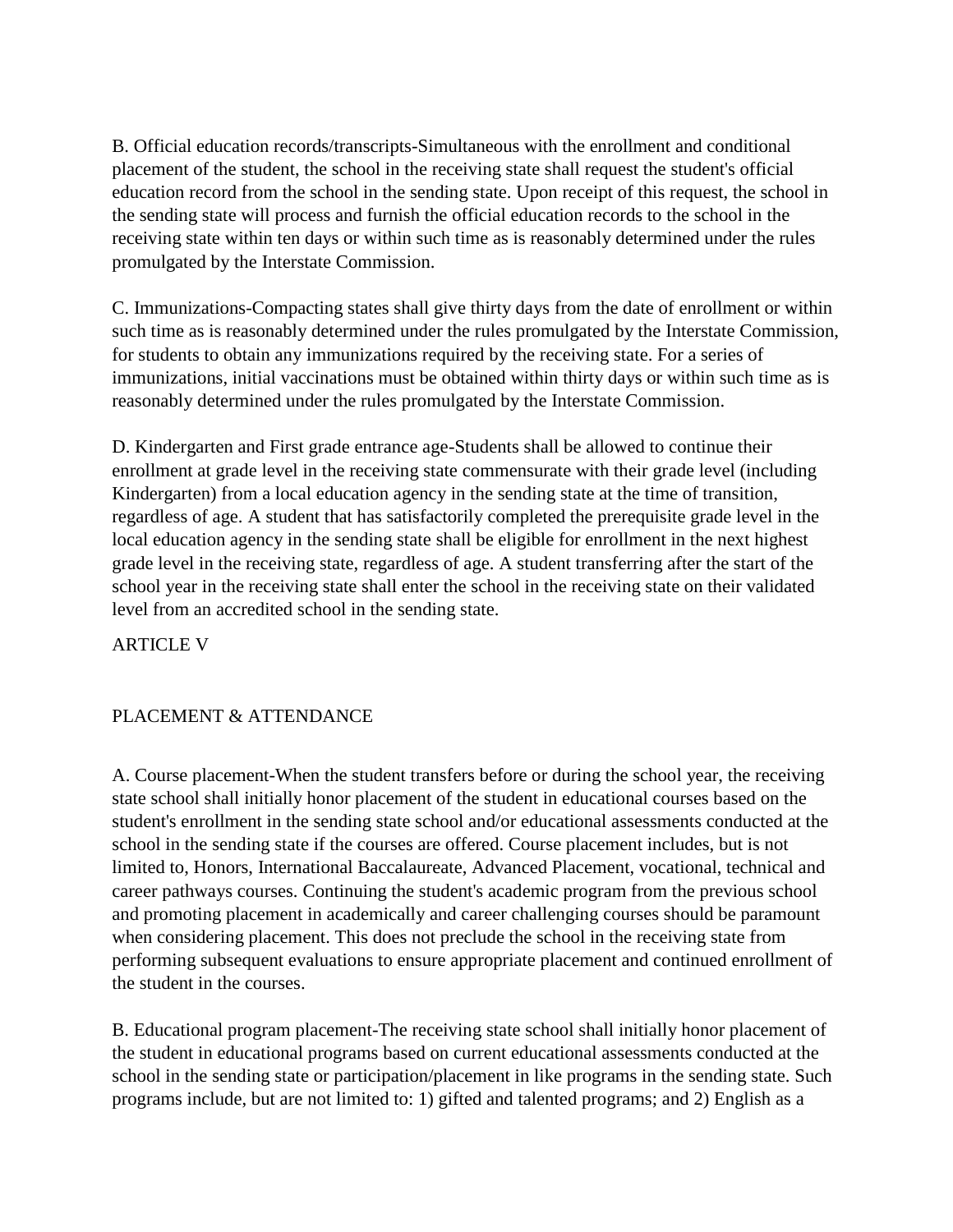second language (ESL). This does not preclude the school in the receiving state from performing subsequent evaluations to ensure appropriate placement of the student.

C. Special education services 1) In compliance with the federal requirements of the Individuals with Disabilities Education Act (IDEA), 20 U. S.C.A. Section 1400, et seq, the receiving state shall initially provide comparable services to a student with disabilities based on his/her current Individualized Education Program (IEP); and 2) In compliance with the requirements of Section 504 of the Rehabilitation Act, 29 U.S.C.A. Section 21 794, and with Title II of the Americans with Disabilities Act, 42 U.S.C.A. Sections 12131-12165, the receiving state shall make reasonable accommodations and modifications to address the needs of incoming students with disabilities, subject to an existing 504 or Title II Plan, to provide the student with equal access to education. This does not preclude the school in the receiving state from performing subsequent evaluations to ensure appropriate placement of the students.

D. Placement flexibility local education agency administrative officials shall have flexibility in waiving course/program prerequisites, or other preconditions for placement in courses/programs offered under the jurisdiction of the local education agency.

E. Absence as related deployment activities-A student whose parent or legal guardian is an active duty member of the uniformed services, as defined by the compact, and has been called to duty for, is on leave from, or immediately returned from deployment to a combat zone or combat support posting, shall be granted additional excused absences at the discretion of the local education agency superintendent to visit with his or her parent or legal guardian relative to such leave or deployment of the parent or guardian.

ARTICLE VI

# **ELIGIBILITY**

A. Eligibility for enrollment:

1. Special power of attorney, relative to the guardianship of a child of a military family and executed under applicable law shall be sufficient for the purposes of enrollment and all other actions requiring parental participation and consent.

2. A local education agency shall be prohibited from charging local tuition to a transitioning military child placed in the care of a noncustodial parent or other person standing in loco parentis who lives in a jurisdiction other than that of the custodial parent.

3. A transitioning military child, placed in the care of a noncustodial parent or other person standing in loco parentis who lives in a jurisdiction other than that of the custodial parent, may continue to attend the school in which he/she was enrolled while residing with the custodial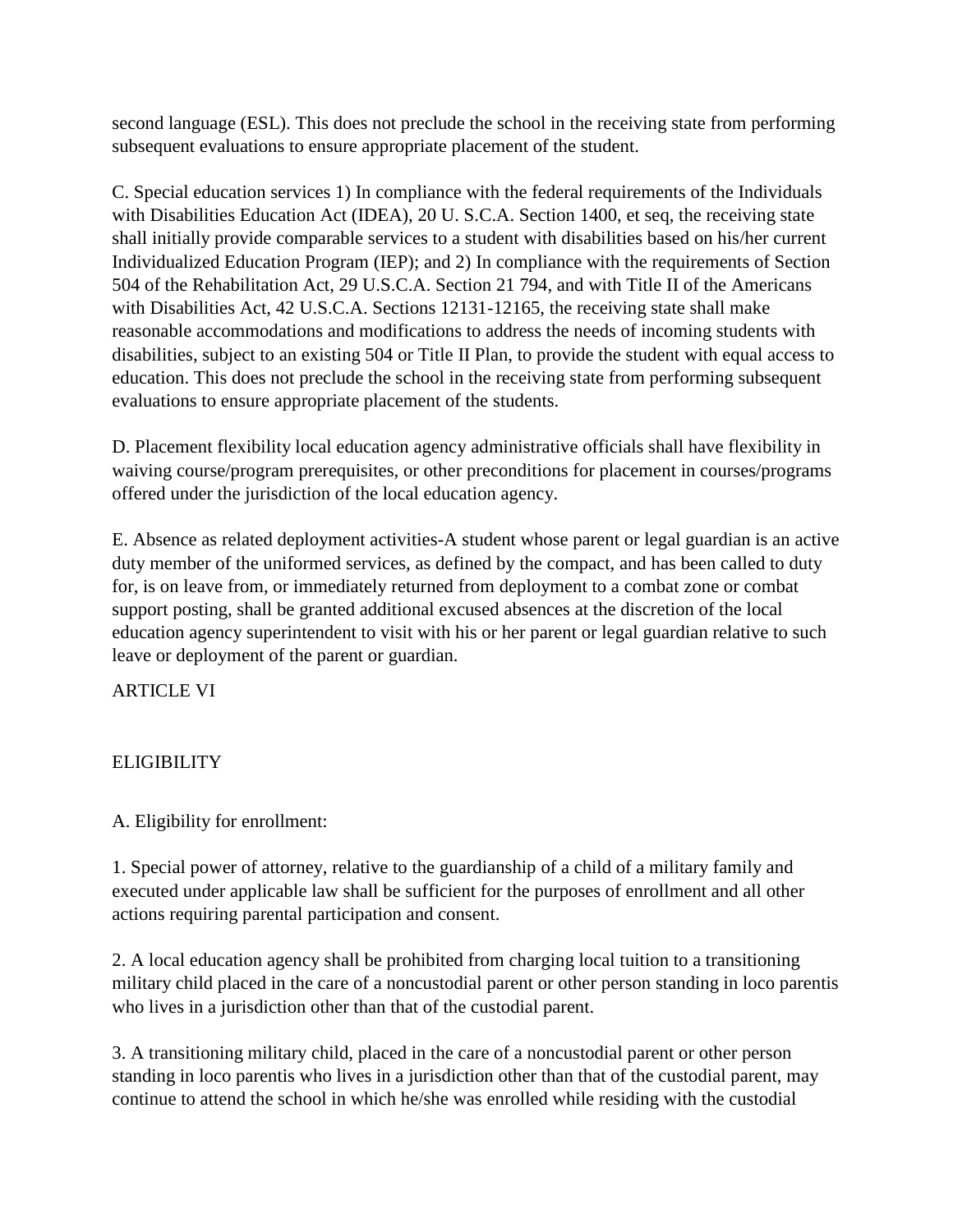parent.

B. Eligibility for extracurricular participation-State and local education agencies shall facilitate the opportunity for transitioning military children's inclusion in extracurricular activities, regardless of application deadlines, to the extent they are otherwise qualified.

#### ARTICLE VII

#### **GRADUATION**

In order to facilitate the on-time graduation of children of military families states and local education agencies shall incorporate the following procedures:

A. Waiver requirements. Local education agency administrative officials shall waive specific courses required for graduation if similar course work has been satisfactorily completed in another local education agency or shall provide reasonable justification for denial. Should a waiver not be granted to a student who would qualify to graduate from the sending school, the local education agency shall provide an alternative means of acquiring required coursework so that graduation may occur on time.

B. Exit exams. States shall accept: 1) exit or end-of-course exams required for graduation from the sending state; or 2) national norm referenced achievement tests; or 3) alternative testing, in lieu of testing requirements for graduation in the receiving state. In the event the above alternatives cannot be accommodated by the receiving state for a student transferring in his or her Senior year, then the provisions of Article VII, Section C shall apply.

C. Transfers during Senior year. Should a military student transferring at the beginning or during his or her Senior year be ineligible to graduate from the receiving local education agency after all alternatives have been considered, the sending and receiving local education agencies shall ensure the receipt of a diploma from the sending local education agency, if the student meets the graduation requirements of the sending local education agency. In the event that one of the states in question is not a member of this compact, the member state shall use best efforts to facilitate the on-time graduation of the student in accordance with Sections (A) and (B) of this article.

ARTICLE VIII

### STATE COORDINATION

A. Each member state shall, through the creation of a State Council or use of an existing body or board, provide for the coordination among its agencies of government, local education agencies and military installations concerning the state's participation in, and compliance with, this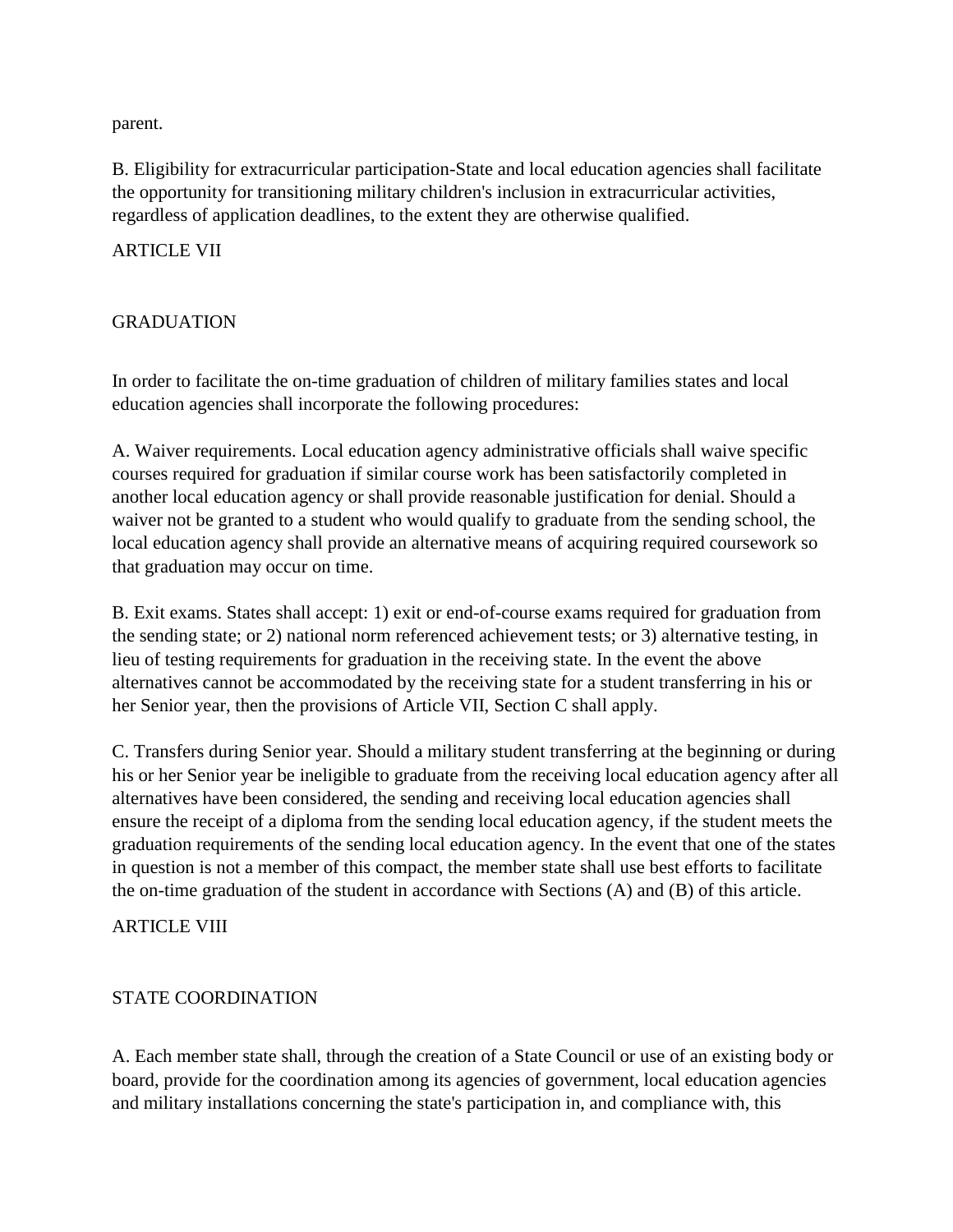compact and Interstate Commission activities. While each member state may determine the membership of its own State Council, its membership must include at least: the state superintendent of education, superintendent of a school district with a high concentration of military children, representative from a military installation, one representative each from the legislative and executive branches of government, and other offices and stakeholder groups the State Council deems appropriate. A member state that does not have a school district deemed to contain a high concentration of military children may appoint a superintendent from another school district to represent local education agencies on the State Council.

B. The State Council of each member state shall appoint or designate a military family education liaison to assist military families and the state in facilitating the implementation of this compact.

C. The compact commissioner responsible for the administration and management of the state's participation in the compact shall be appointed by the Governor or as otherwise determined by each member state.

D. The compact commissioner and the military family education liaison designated herein shall be ex officio members of the State Council, unless either is already a full voting member of the State Council.

### **ARTICLE IX**

# INTERSTATE COMMISSION ON EDUCATIONAL OPPORTUNITY FOR MILITARY **CHILDREN**

The member states hereby create the "Interstate Commission on Educational Opportunity for Military Children". The activities of the Interstate Commission are the formation of public policy and are a discretionary state function. The Interstate Commission shall:

A. Be a body corporate and joint agency of the member states and shall have all the responsibilities, powers, and duties set forth herein, and such additional powers as may be conferred upon it by a subsequent concurrent action of the respective legislatures of the member states in accordance with the terms of this compact.

B. Consist of one Interstate Commission voting representative from each member state who shall be that state's compact commissioner.

1. Each member state represented at a meeting of the Interstate Commission is entitled to one vote.

2. A majority of the total member states shall constitute a quorum for the transaction of business, unless a larger quorum is required by the bylaws of the Interstate Commission.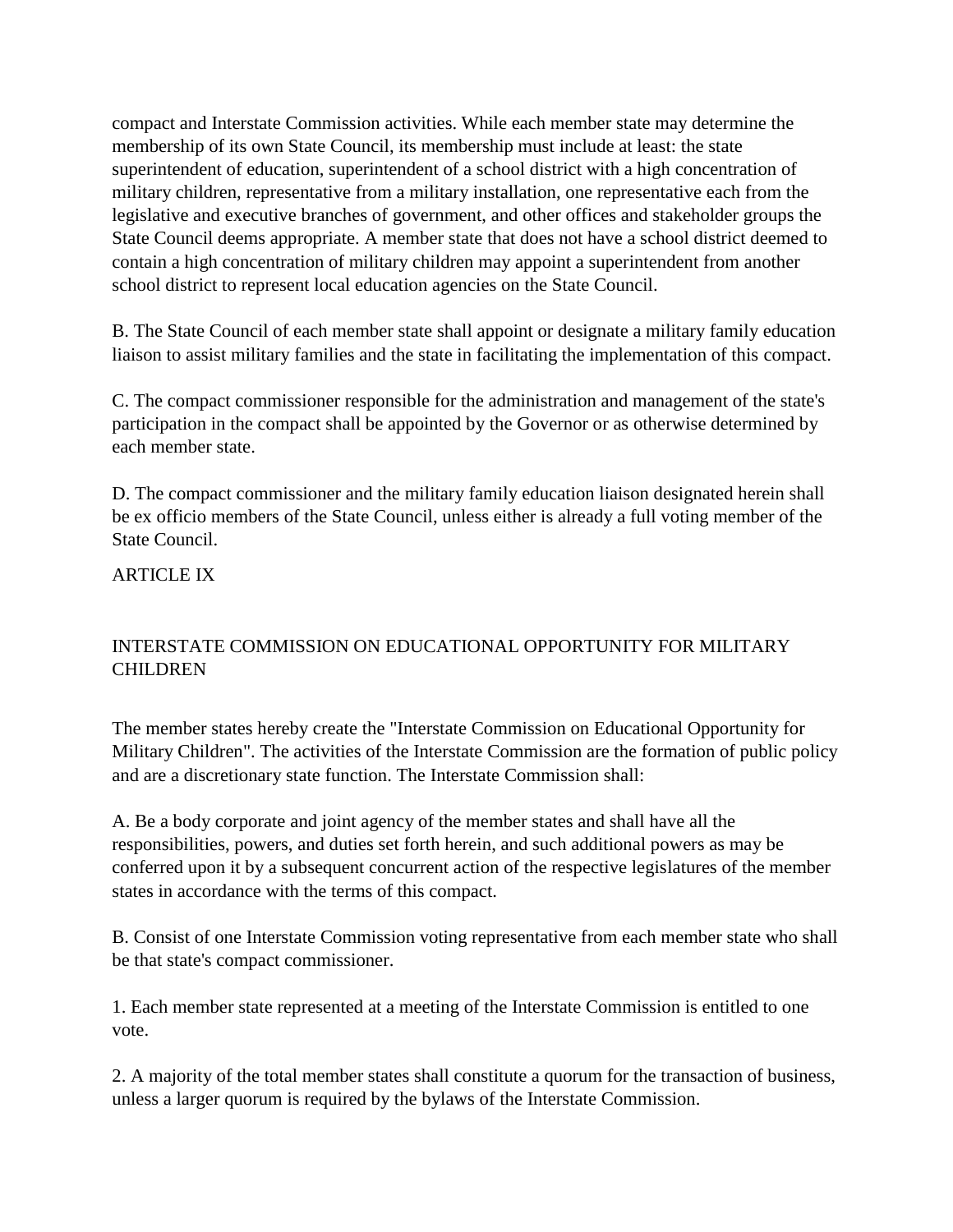3. A representative shall not delegate a vote to another member state. In the event the compact commissioner is unable to attend a meeting of the Interstate Commission, the Governor or State Council may delegate voting authority to another person from their state for a specified meeting.

4. The bylaws may provide for meetings of the Interstate Commission to be conducted by telecommunication or electronic communication.

C. Consist of ex officio, nonvoting representatives who are members of interested organizations. Such ex officio members, as defined in the bylaws, may include, but not be limited to, members of the representative organizations of military family advocates, local education agency officials, parent and teacher groups, the U.S. Department of Defense, the Education Commission of the States, the Interstate Agreement on the Qualification of Educational Personnel and other interstate compacts affecting the education of children of military members.

D. Meet at least once each calendar year. The chairperson may call additional meetings and, upon the request of a simple majority of the member states, shall call additional meetings.

E. Establish an executive committee, whose members shall include the officers of the Interstate Commission and such other members of the Interstate Commission as determined by the bylaws. Members of the executive committee shall serve a one year term. Members of the executive committee shall be entitled to one vote each. The executive committee shall have the power to act on behalf of the Interstate Commission, with the exception of rulemaking, during periods when the Interstate Commission is not in session. The executive committee shall oversee the day-to-day activities of the administration of the compact including enforcement and compliance with the provisions of the compact, its bylaws and rules, and other such duties as deemed necessary. The U.S. Dept. of Defense, shall serve as an ex officio, nonvoting member of the executive committee.

F. Establish bylaws and rules that provide for conditions and procedures under which the Interstate Commission shall make its information and official records available to the public for inspection or copying. The Interstate Commission may exempt from disclosure information or official records to the extent they would adversely affect personal privacy rights or proprietary interests.

G. Give public notice of all meetings and all meetings shall be open to the public, except as set forth in the rules or as otherwise provided in the compact. The Interstate Commission and its committees may close a meeting, or portion thereof, where it determines by two-thirds vote that an open meeting would be likely to:

1. Relate solely to the Interstate Commission's internal personnel practices and procedures;

2. Disclose matters specifically exempted from disclosure by federal and state statute;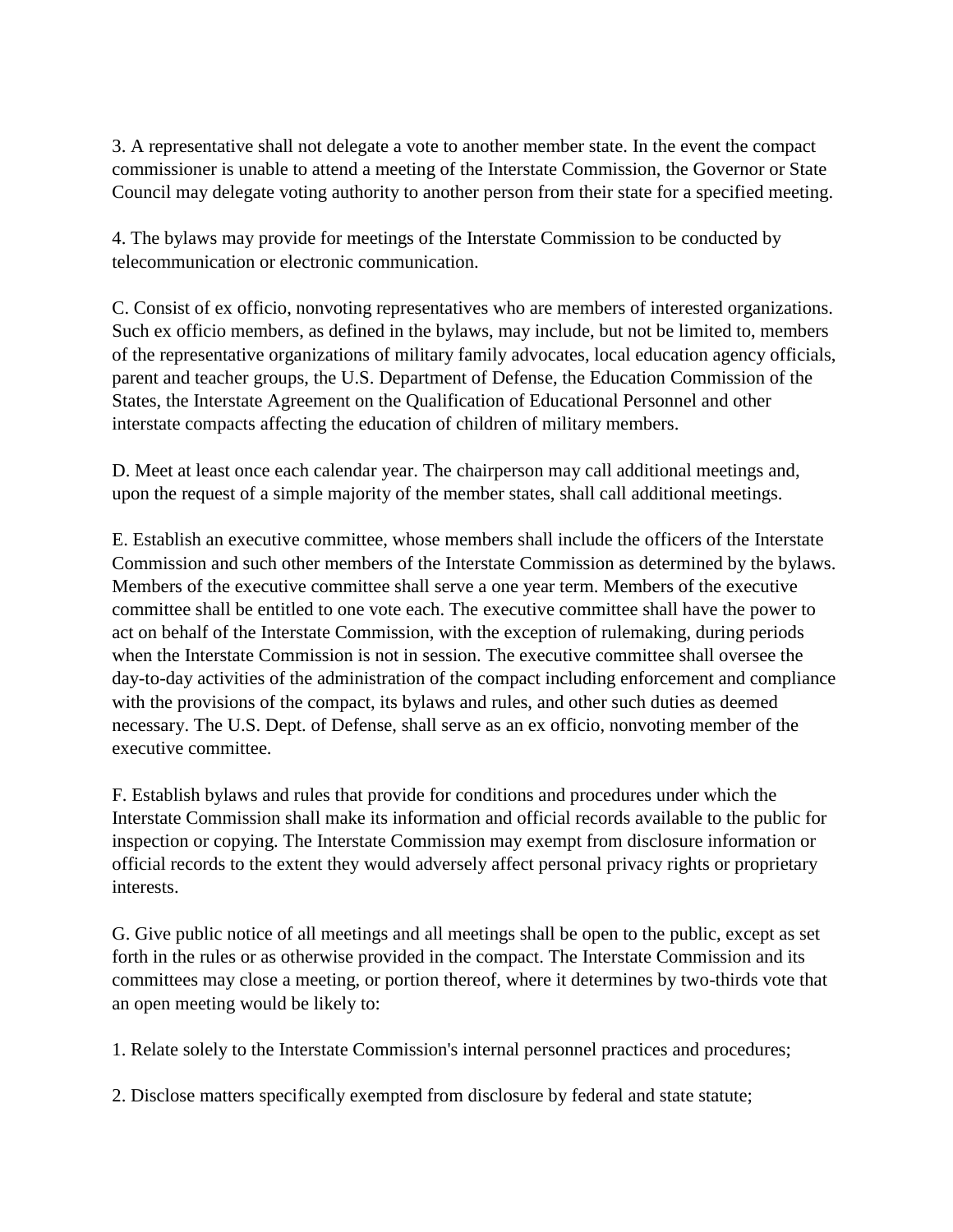3. Disclose trade secrets or commercial or financial information which is privileged or confidential;

4. Involve accusing a person of a crime, or formally censuring a person;

5. Disclose information of a personal nature where disclosure would constitute a clearly unwarranted invasion of personal privacy;

6. Disclose investigative records compiled for law enforcement purposes; or

7. Specifically relate to the Interstate Commission's participation in a civil action or other legal proceeding.

H. Shall cause its legal counsel or designee to certify that a meeting may be closed and shall reference each relevant exemptible provision for any meeting, or portion of a meeting, which is closed pursuant to this provision.

The Interstate Commission shall keep minutes which shall fully and clearly describe all matters discussed in a meeting and shall provide a full and accurate summary of actions taken, and the reasons therefor, including a description of the views expressed and the record of a roll call vote. All documents considered in connection with an action shall be identified in such minutes. All minutes and documents of a closed meeting shall remain under seal, subject to release by a majority vote of the Interstate Commission.

I. Shall collect standardized data concerning the educational transition of the children of military families under this compact as directed through its rules which shall specify the data to be collected, the means of collection and data exchange and reporting requirements. Such methods of data collection, exchange and reporting shall, insofar as is reasonably possible, conform to current technology and coordinate its information functions with the appropriate custodian of records as identified in the bylaws and rules.

J. Shall create a process that permits military officials, education officials, and parents to inform the Interstate Commission if and when there are alleged violations of the compact or its rules or when issues subject to the jurisdiction of the compact or its rules are not addressed by the state or local education agency. This section shall not be construed to create a private right of action against the Interstate Commission or any member state.

ARTICLE X

POWERS AND DUTIES OF THE INTERSTATE COMMISSION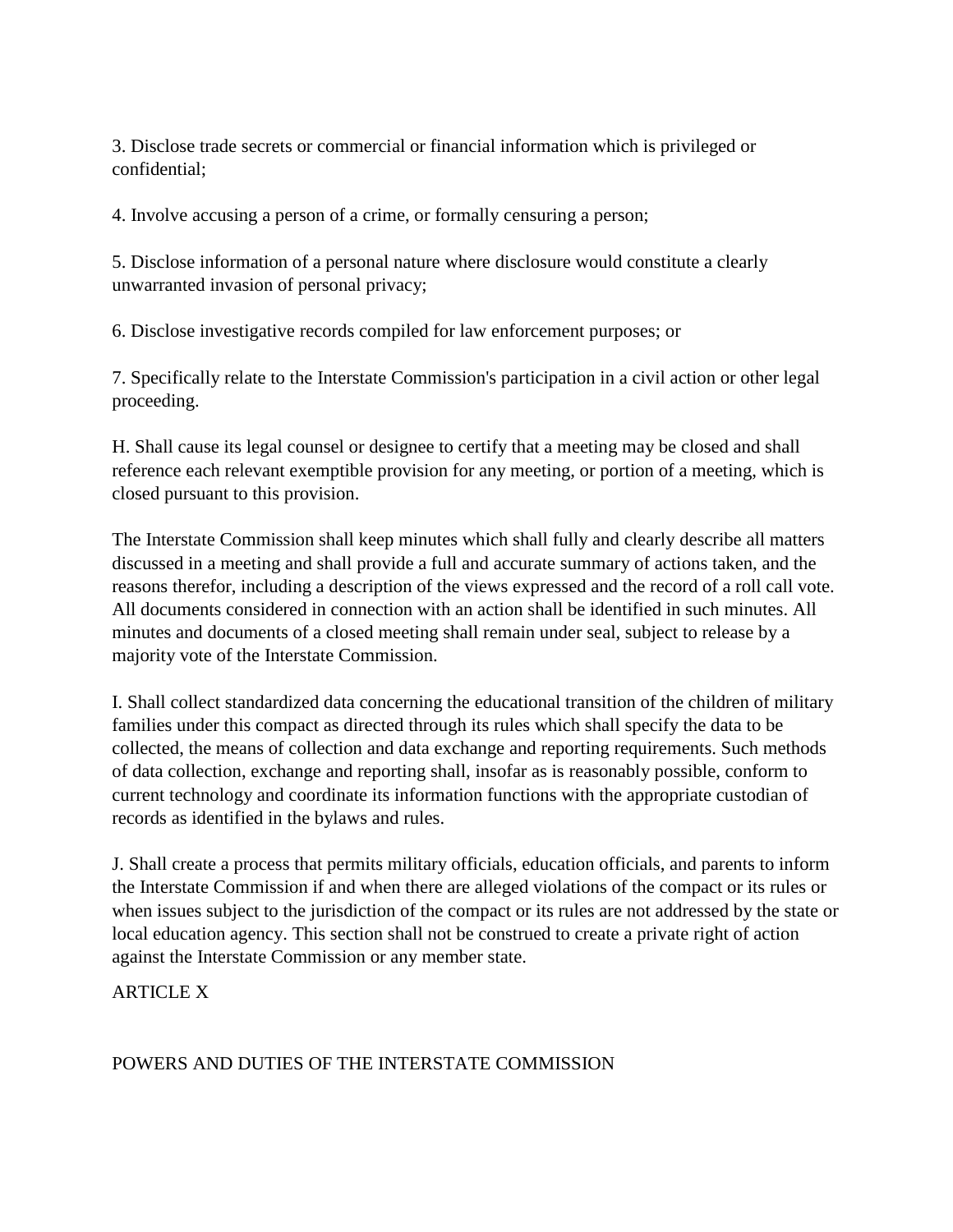The Interstate Commission shall have the following powers:

A. To provide for dispute resolution among member states.

B. To promulgate rules and take all necessary actions to effect the goals, purposes, and obligations as enumerated in this compact. The rules shall have the force and effect of statutory law and shall be binding in the compact states to the extent and in the manner provided in this compact.

C. To issue, upon request of a member state, advisory opinions concerning the meaning or interpretation of the interstate compact, its bylaws, rules, and actions.

D. To enforce compliance with the compact provisions, the rules promulgated by the Interstate Commission, and the bylaws, using all necessary and proper means, including, but not limited to, the use of judicial process.

E. To establish and maintain offices which shall be located within one or more of the member states.

F. To purchase and maintain insurance and bonds.

G. To borrow, accept, hire, or contract for services of personnel.

H. To establish and appoint committees including, but not limited to, an executive committee as required by Article IX, Section E, which shall have the power to act on behalf of the Interstate Commission in carrying out its powers and duties hereunder.

I. To elect or appoint such officers, attorneys, employees, agents, or consultants, and to fix their compensation, define their duties and determine their qualifications; and to establish the Interstate Commission's personnel policies and programs relating to conflicts of interest, rates of compensation, and qualifications of personnel.

J. To accept any and all donations and grants of money, equipment, supplies, materials, and services, and to receive, utilize, and dispose of it.

K. To lease, purchase, accept contributions or donations of, or otherwise to own, hold, improve or use any property, real, personal, or mixed.

L. To sell, convey, mortgage, pledge, lease, exchange, abandon, or otherwise dispose of any property, real, personal, or mixed.

M. To establish a budget and make expenditures.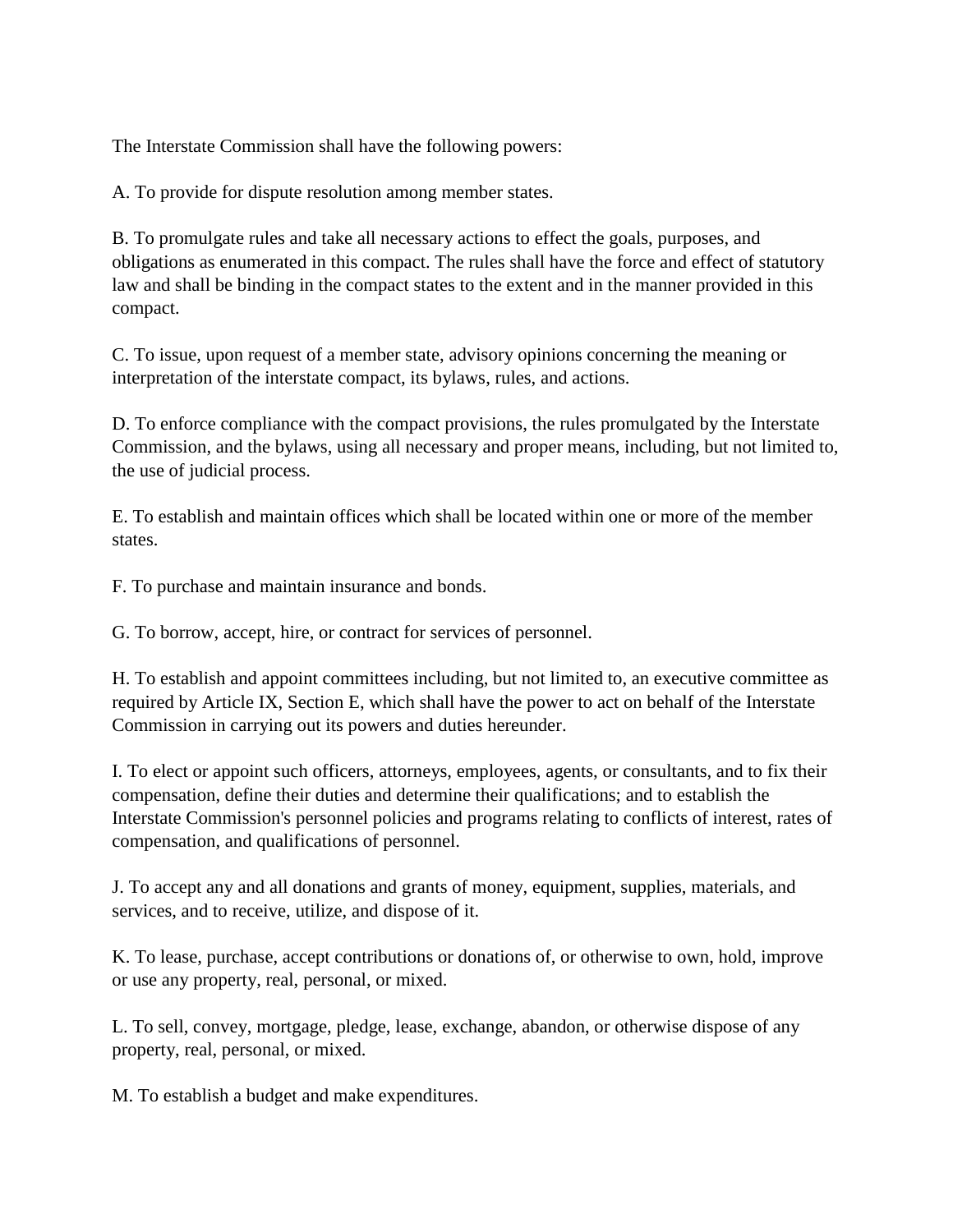N. To adopt a seal and bylaws governing the management and operation of the Interstate Commission.

O. To report annually to the legislatures, governors, judiciary, and state councils of the member states concerning the activities of the Interstate Commission during the preceding year. Such reports shall also include any recommendations that may have been adopted by the Interstate Commission.

P. To coordinate education, training, and public awareness regarding the compact, its implementation and operation for officials and parents involved in such activity.

Q. To establish uniform standards for the reporting, collecting, and exchanging of data.

R. To maintain corporate books and records in accordance with the bylaws.

S. To perform such functions as may be necessary or appropriate to achieve the purposes of this compact.

T. To provide for the uniform collection and sharing of information between and among member states, schools, and military families under this compact.

ARTICLE XI

# ORGANIZATION AND OPERATION OF THE INTERSTATE COMMISSION

A. The Interstate Commission shall, by a majority of the members present and voting, within twelve months after the first Interstate Commission meeting, adopt bylaws to govern its conduct as may be necessary or appropriate to carry out the purposes of the compact, including, but not limited to:

1. Establishing the fiscal year of the Interstate Commission;

2. Establishing an executive committee, and such other committees as may be necessary;

3. Providing for the establishment of committees and for governing any general or specific delegation of authority or function of the Interstate Commission;

4. Providing reasonable procedures for calling and conducting meetings of the Interstate Commission, and ensuring reasonable notice of each such meeting;

5. Establishing the titles and responsibilities of the officers and staff of the Interstate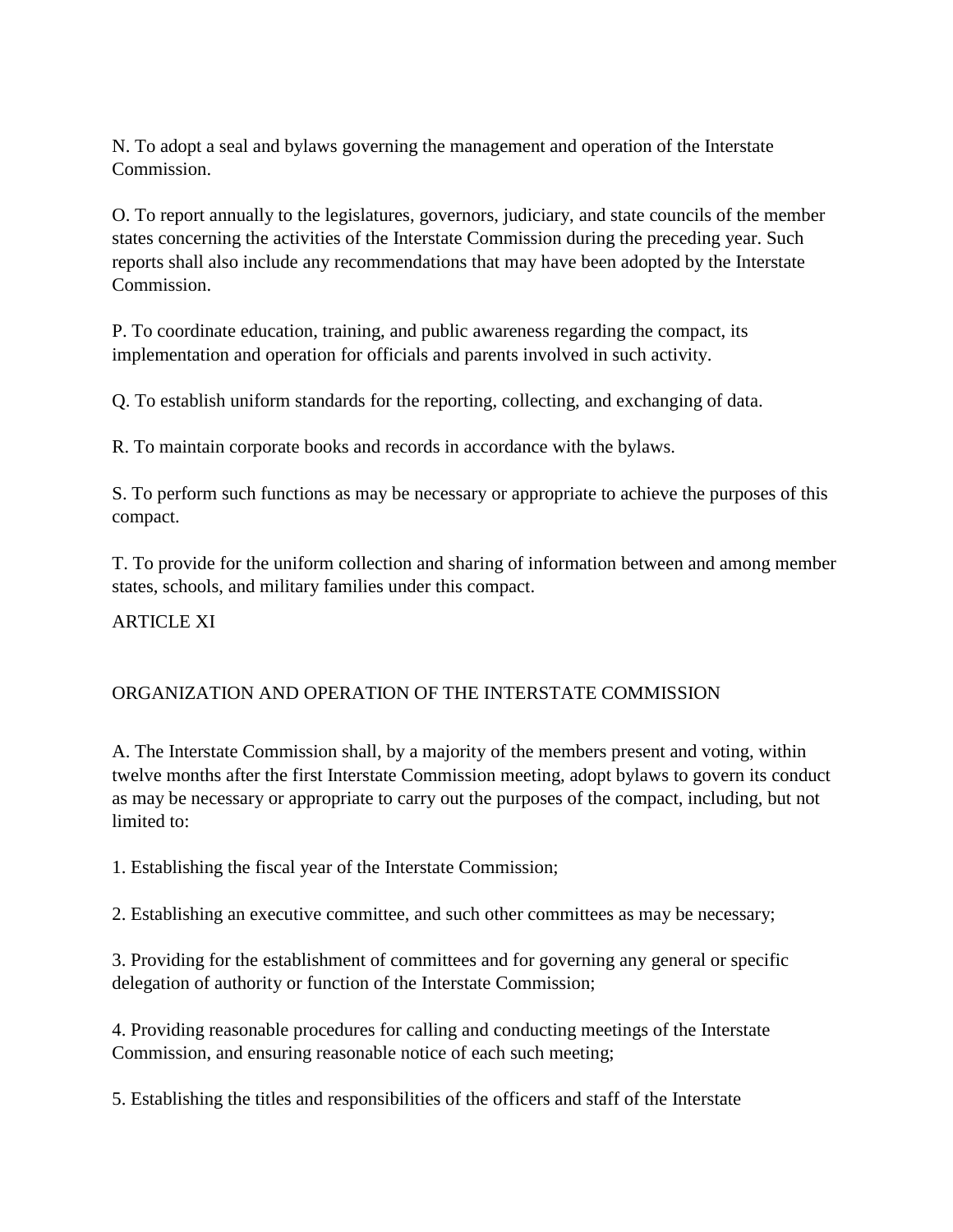### Commission;

6. Providing a mechanism for concluding the operations of the Interstate Commission and the return of surplus funds that may exist upon the termination of the compact after the payment and reserving of all of its debts and obligations.

7. Providing "start up" rules for initial administration of the compact.

B. The Interstate Commission shall, by a majority of the members, elect annually from among its members a chairperson, a vice-chairperson, and a treasurer, each of whom shall have such authority and duties as may be specified in the bylaws. The chairperson or, in the chairperson's absence or disability, the vice-chairperson, shall preside at all meetings of the Interstate Commission. The officers so elected shall serve without compensation or remuneration from the Interstate Commission; provided that, subject to the availability of budgeted funds, the officers shall be reimbursed for ordinary and necessary costs and expenses incurred by them in the performance of their responsibilities as officers of the Interstate Commission.

C. Executive Committee, Officers and Personnel

1. The executive committee shall have such authority and duties as may be set forth in the bylaws including, but not limited to:

a. Managing the affairs of the Interstate Commission in a manner consistent with the bylaws and purposes of the Interstate Commission;

b. Overseeing an organizational structure within, and appropriate procedures for the Interstate Commission to provide for the creation of rules, operating procedures, and administrative and technical support functions; and

c. Planning, implementing, and coordinating communications and activities with other state, federal, and local government organizations in order to advance the goals of the Interstate Commission.

3. The executive committee may, subject to the approval of the Interstate Commission, appoint or retain an executive director for such period, upon such terms and conditions and for such compensation, as the Interstate Commission may deem appropriate. The executive director shall serve as secretary to the Interstate Commission, but shall not be a member of the Interstate Commission. The executive director shall hire and supervise such other persons as may be authorized by the Interstate Commission.

D. The Interstate Commission's executive director and its employees shall be immune from suit and liability, either personally or in their official capacity, for a claim for damage to or loss of property or personal injury or other civil liability caused or arising out of or relating to an actual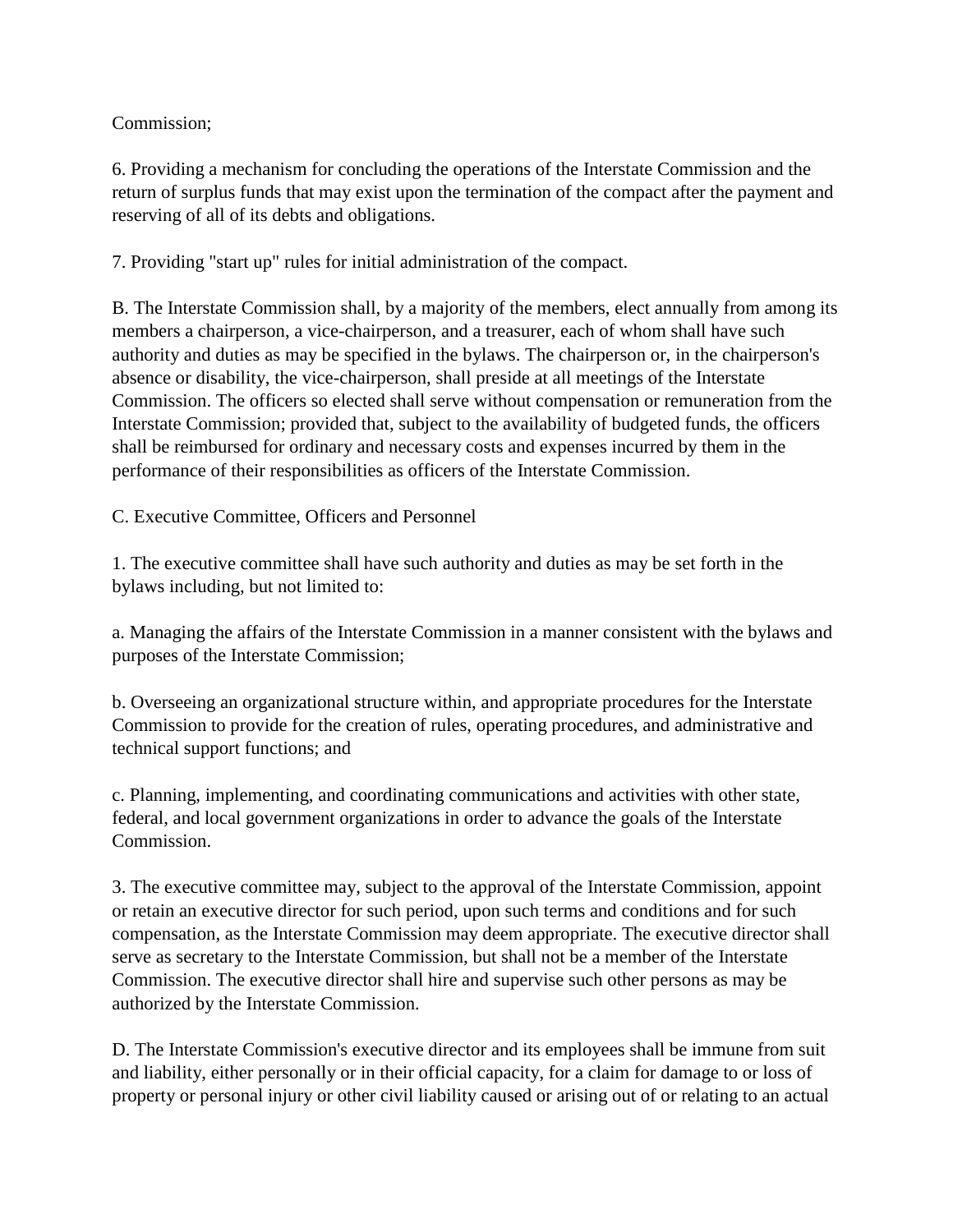or alleged act, error, or omission that occurred, or that such person had a reasonable basis for believing occurred, within the scope of Interstate Commission employment, duties, or responsibilities; provided, that such person shall not be protected from suit or liability for damage, loss, injury, or liability caused by the intentional or willful and wanton misconduct of such person.

1. The liability of the Interstate Commission's executive director and employees or Interstate Commission representatives, acting within the scope of such person's employment or duties for acts, errors, or omissions occurring within such person's state may not exceed the limits of liability set forth under the Constitution and laws of that state for state officials, employees, and agents. The Interstate Commission is considered to be an instrumentality of the states for the purposes of any such action. Nothing in this subsection shall be construed to protect such person from suit or liability for damage, loss, injury, or liability caused by the intentional or willful and wanton misconduct of such person.

2. The Interstate Commission shall defend the executive director and its employees and, subject to the approval of the Attorney General or other appropriate legal counsel of the member state represented by an Interstate Commission representative, shall defend such Interstate Commission representative in any civil action seeking to impose liability arising out of an actual or alleged act, error, or omission that occurred within the scope of Interstate Commission employment, duties, or responsibilities, or that the defendant had a reasonable basis for believing occurred within the scope of Interstate Commission employment, duties, or responsibilities, provided that the actual or alleged act, error, or omission did not result from intentional or willful and wanton misconduct on the part of such person.

3. To the extent not covered by the state involved, member state, or the Interstate Commission, the representatives or employees of the Interstate Commission shall be held harmless in the amount of a settlement or judgment, including attorney's fees and costs, obtained against such persons arising out of an actual or alleged act, error, or omission that occurred within the scope of Interstate Commission employment, duties, or responsibilities, or that such persons had a reasonable basis for believing occurred within the scope of Interstate Commission employment, duties, or responsibilities, provided that the actual or alleged act, error, or omission did not result from intentional or willful and wanton misconduct on the part of such persons.

### ARTICLE XII

# RULEMAKING FUNCTIONS OF THE INTERSTATE COMMISSION

A. Rulemaking Authority-The Interstate Commission shall promulgate reasonable rules in order to effectively and efficiently achieve the purposes of this compact. Notwithstanding the foregoing, in the event the Interstate Commission exercises its rulemaking authority in a manner that is beyond the scope of the purposes of this act, or the powers granted hereunder, then such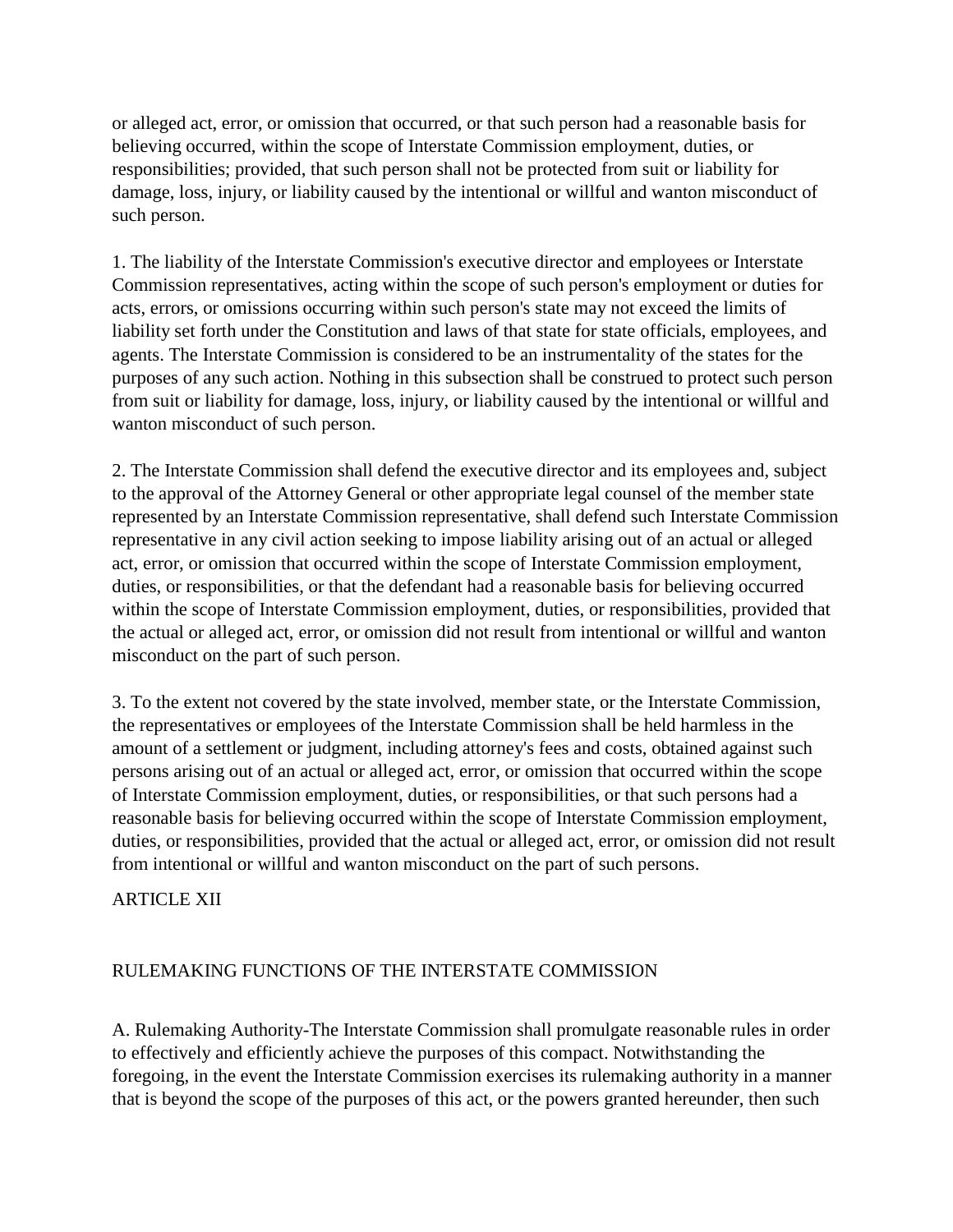an action by the Interstate Commission shall be invalid and have no force or effect.

B. Rulemaking Procedure-Rules shall be made pursuant to a rulemaking process that substantially conforms to the "Model State Administrative Procedure Act", of 1981, Uniform Laws Annotated, Vol. 15, p.1 (2000) as amended, as may be appropriate to the operations of the Interstate Commission.

C. Not later than thirty days after a rule is promulgated, any person may file a petition for judicial review of the rule; provided, that the filing of such a petition shall not stay or otherwise prevent the rule from becoming effective unless the court finds that the petitioner has a substantial likelihood of success. The court shall give deference to the actions of the Interstate Commission consistent with applicable law and shall not find the rule to be unlawful if the rule represents a reasonable exercise of the Interstate Commission's authority.

D. If a majority of the legislatures of the compacting states rejects a rule by enactment of a statute or resolution in the same manner used to adopt the compact, then such rule shall have no further force and effect in any compacting state.

## ARTICLE XIII

## OVERSIGHT, ENFORCEMENT, AND DISPUTE RESOLUTION

### A. Oversight

1. The executive, legislative, and judicial branches of state government in each member state shall enforce this compact and shall take all actions necessary and appropriate to effectuate the compact's purposes and intent. The provisions of this compact and the rules promulgated hereunder shall have standing as statutory law.

2. All courts shall take judicial notice of the compact and the rules in any judicial or administrative proceeding in a member state pertaining to the subject matter of this compact which may affect the powers, responsibilities, or actions of the Interstate Commission.

3. The Interstate Commission shall be entitled to receive all service of process in any such proceeding, and shall have standing to intervene in the proceeding for all purposes. Failure to provide service of process to the Interstate Commission shall render a judgment or order void as to the Interstate Commission, this compact, or promulgated rules.

B. Default, Technical Assistance, Suspension, and Termination-If the Interstate Commission determines that a member state has defaulted in the performance of its obligations or responsibilities under this compact, or the bylaws or promulgated rules, the Interstate Commission shall: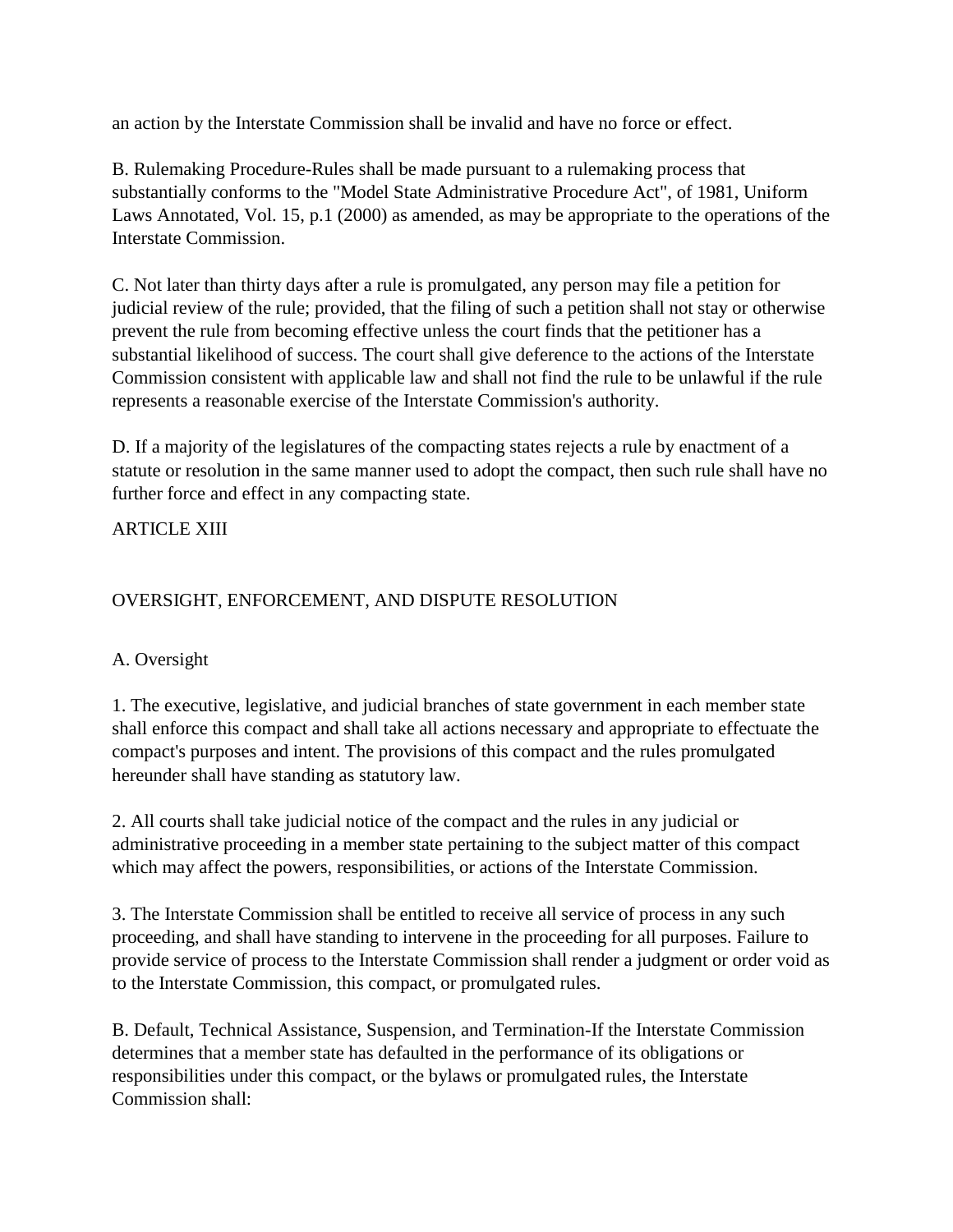1. Provide written notice to the defaulting state and other member states, of the nature of the default, the means of curing the default, and any action taken by the Interstate Commission. The Interstate Commission shall specify the conditions by which the defaulting state must cure its default.

2. Provide remedial training and specific technical assistance regarding the default.

3. If the defaulting state fails to cure the default, the defaulting state shall be terminated from the compact upon an affirmative vote of a majority of the member states and all rights, privileges, and benefits conferred by this compact shall be terminated from the effective date of termination. A cure of the default does not relieve the offending state of obligations or liabilities incurred during the period of the default.

4. Suspension or termination of membership in the compact shall be imposed only after all other means of securing compliance have been exhausted. Notice of intent to suspend or terminate shall be given by the Interstate Commission to the Governor, the majority and minority leaders of the defaulting state's legislature, and each of the member states.

5. The state which has been suspended or terminated is responsible for all assessments, obligations, and liabilities incurred through the effective date of suspension or termination including obligations, the performance of which extends beyond the effective date of suspension or termination.

6. The Interstate Commission shall not bear any costs relating to any state that has been found to be in default or which has been suspended or terminated from the compact, unless otherwise mutually agreed upon in writing between the Interstate Commission and the defaulting state.

7. The defaulting state may appeal the action of the Interstate Commission by petitioning the U.S. District Court for the District of Columbia or the federal district where the Interstate Commission has its principal offices. The prevailing party shall be awarded all costs of such litigation including reasonable attorney's fees.

### C. Dispute Resolution

1. The Interstate Commission shall attempt, upon the request of a member state, to resolve disputes which are subject to the compact and which may arise among member states and between member and nonmember states.

2. The Interstate Commission shall promulgate a rule providing for both mediation and binding dispute resolution for disputes as appropriate.

D. Enforcement. The Interstate Commission, in the reasonable exercise of its discretion, shall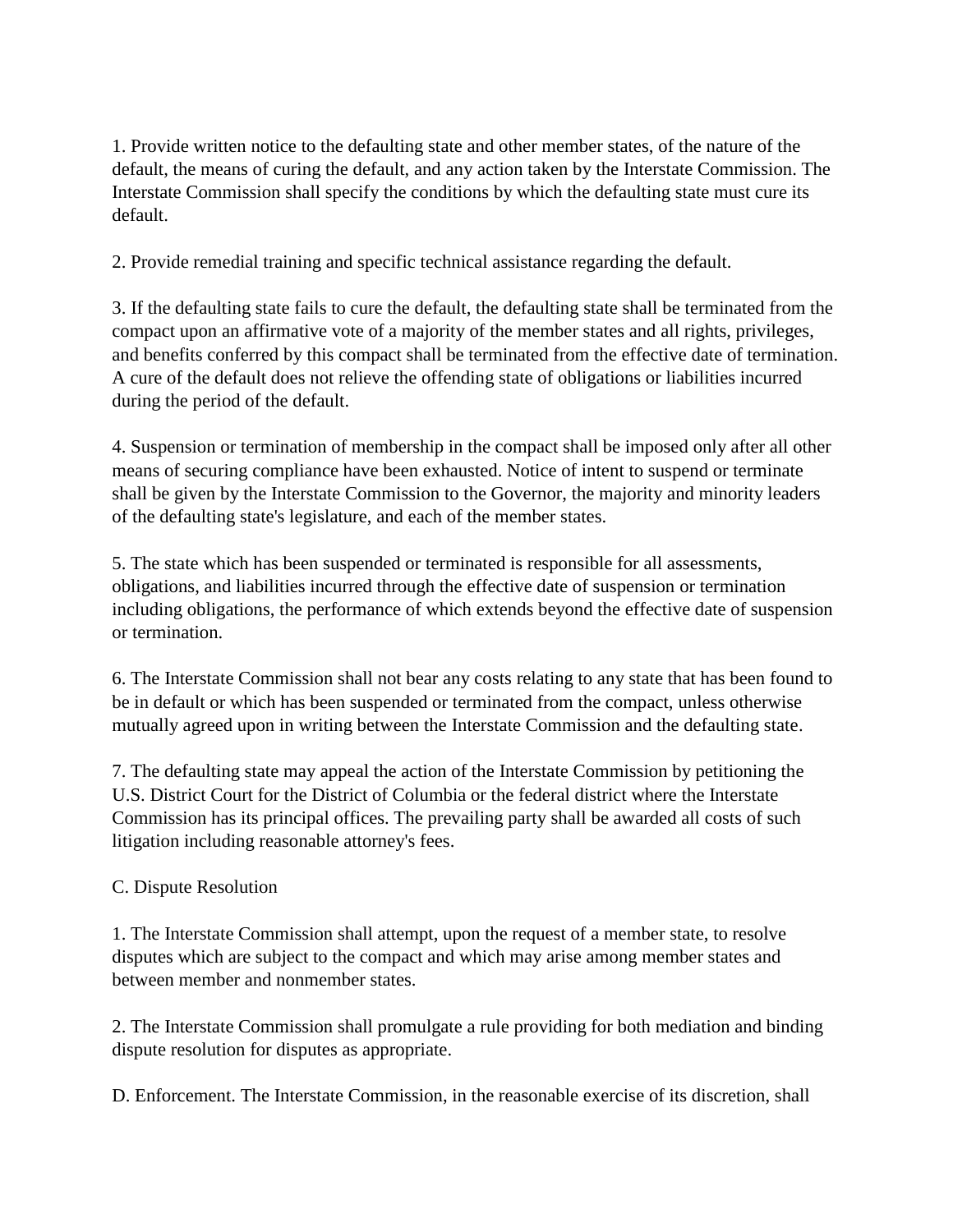enforce the provisions and rules of this compact. The Interstate Commission, may by majority vote of the members, initiate legal action in the United States District Court for the District of Columbia or, at the discretion of the Interstate Commission, in the federal district where the Interstate Commission has its principal offices, to enforce compliance with the provisions of the compact, its promulgated rules and bylaws, against a member state in default. The relief sought may include both injunctive relief and damages. In the event judicial enforcement is necessary the prevailing party shall be awarded all costs of such litigation including reasonable attorney's fees. The remedies herein shall not be the exclusive remedies of the Interstate Commission. The Interstate Commission may avail itself of any other remedies available under state law or the regulation of a profession.

### ARTICLE XIV

# FINANCING OF THE INTERSTATE COMMISSION

A. The Interstate Commission shall pay or provide for the payment of the reasonable expenses of its establishment, organization, and ongoing activities.

B. The Interstate Commission may levy on and collect an annual assessment from each member state to cover the cost of the operations and activities of the Interstate Commission and its staff which must be in a total amount sufficient to cover the Interstate Commission's annual budget as approved each year. The aggregate annual assessment amount shall be allocated based upon a formula to be determined by the Interstate Commission, which shall promulgate a rule binding upon all member states.

C. The Interstate Commission shall not incur obligations of any kind prior to securing the funds adequate to meet the same; nor shall the Interstate Commission pledge the credit of any of the member states, except by and with the authority of the member state.

D. The Interstate Commission shall keep accurate accounts of all receipts and disbursements. The receipts and disbursements of the Interstate Commission shall be subject to the audit and accounting procedures established under its bylaws. However, all receipts and disbursements of funds handled by the Interstate Commission shall be audited yearly by a certified or licensed public accountant and the report of the audit shall be included in and become part of the annual report of the Interstate Commission.

### ARTICLE XV

# MEMBER STATES, EFFECTIVE DATE, AND AMENDMENT

A. Any state is eligible to become a member state.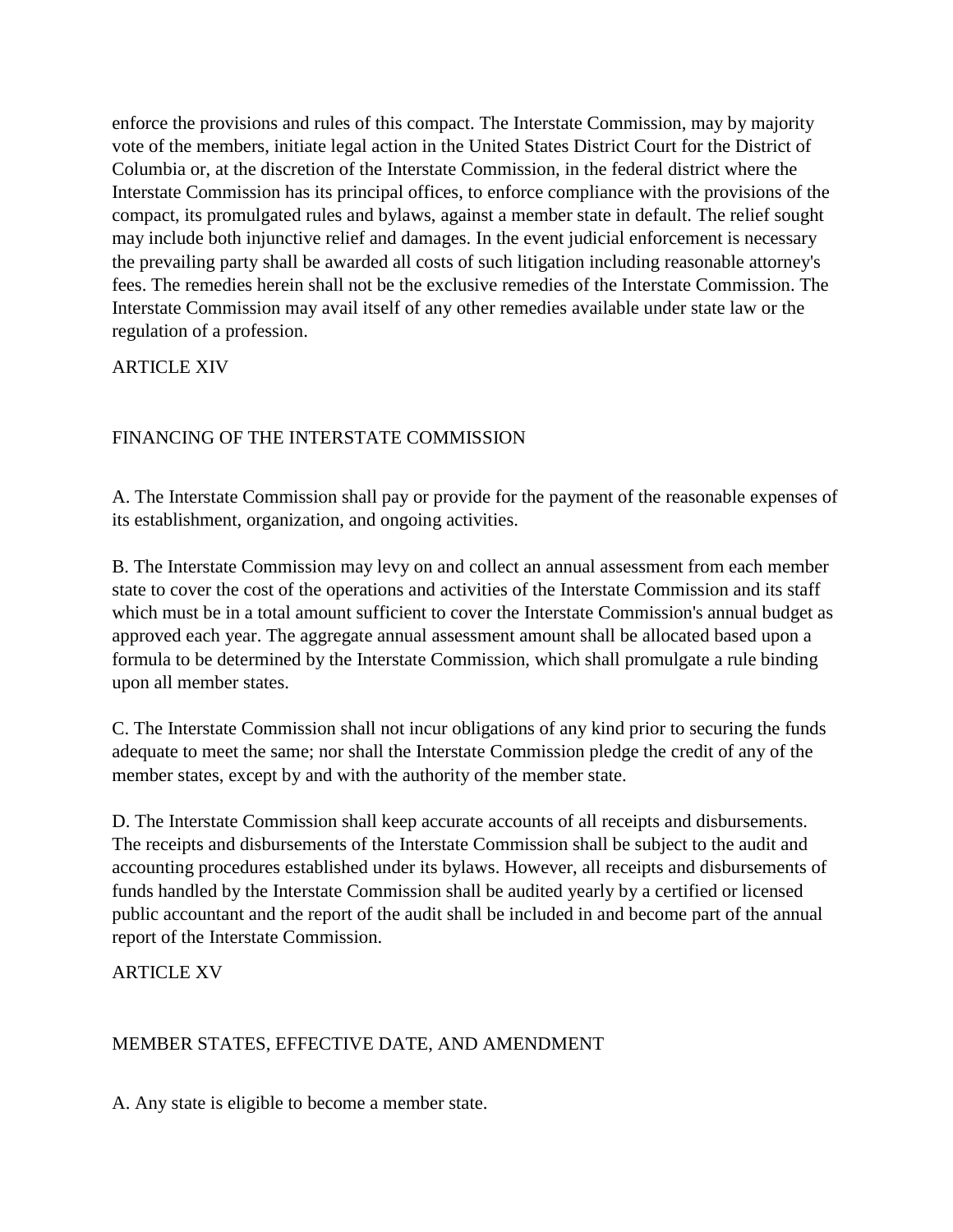B. The compact shall become effective and binding upon legislative enactment of the compact into law by no less than ten of the states. The effective date shall be no earlier than December 1, 2007. Thereafter it shall become effective and binding as to any other member state upon enactment of the compact into law by that state. The governors of nonmember states or their designees shall be invited to participate in the activities of the Interstate Commission on a nonvoting basis prior to adoption of the compact by all states.

C. The Interstate Commission may propose amendments to the compact for enactment by the member states. No amendment shall become effective and binding upon the Interstate Commission and the member states unless and until it is enacted into law by unanimous consent of the member states.

**ARTICLE XVI** 

## WITHDRAWAL AND DISSOLUTION

#### A. Withdrawal

1. Once effective, the compact shall continue in force and remain binding upon each and every member state; provided that a member state may withdraw from the compact by specifically repealing the statute, which enacted the compact into law.

2. Withdrawal from this compact shall be by the enactment of a statute repealing the same, but shall not take effect until one year after the effective date of such statute and until written notice of the withdrawal has been given by the withdrawing state to the governor of each other member jurisdiction.

3. The withdrawing state shall immediately notify the chairperson of the Interstate Commission in writing upon the introduction of legislation repealing this compact in the withdrawing state. The Interstate Commission shall notify the other member states of the withdrawing state's intent to withdraw within sixty days of its receipt thereof.

4. The withdrawing state is responsible for all assessments, obligations, and liabilities incurred through the effective date of withdrawal, including obligations, the performance of which extend beyond the effective date of withdrawal.

5. Reinstatement following withdrawal of a member state shall occur upon the withdrawing state reenacting the compact or upon such later date as determined by the Interstate Commission.

B. Dissolution of Compact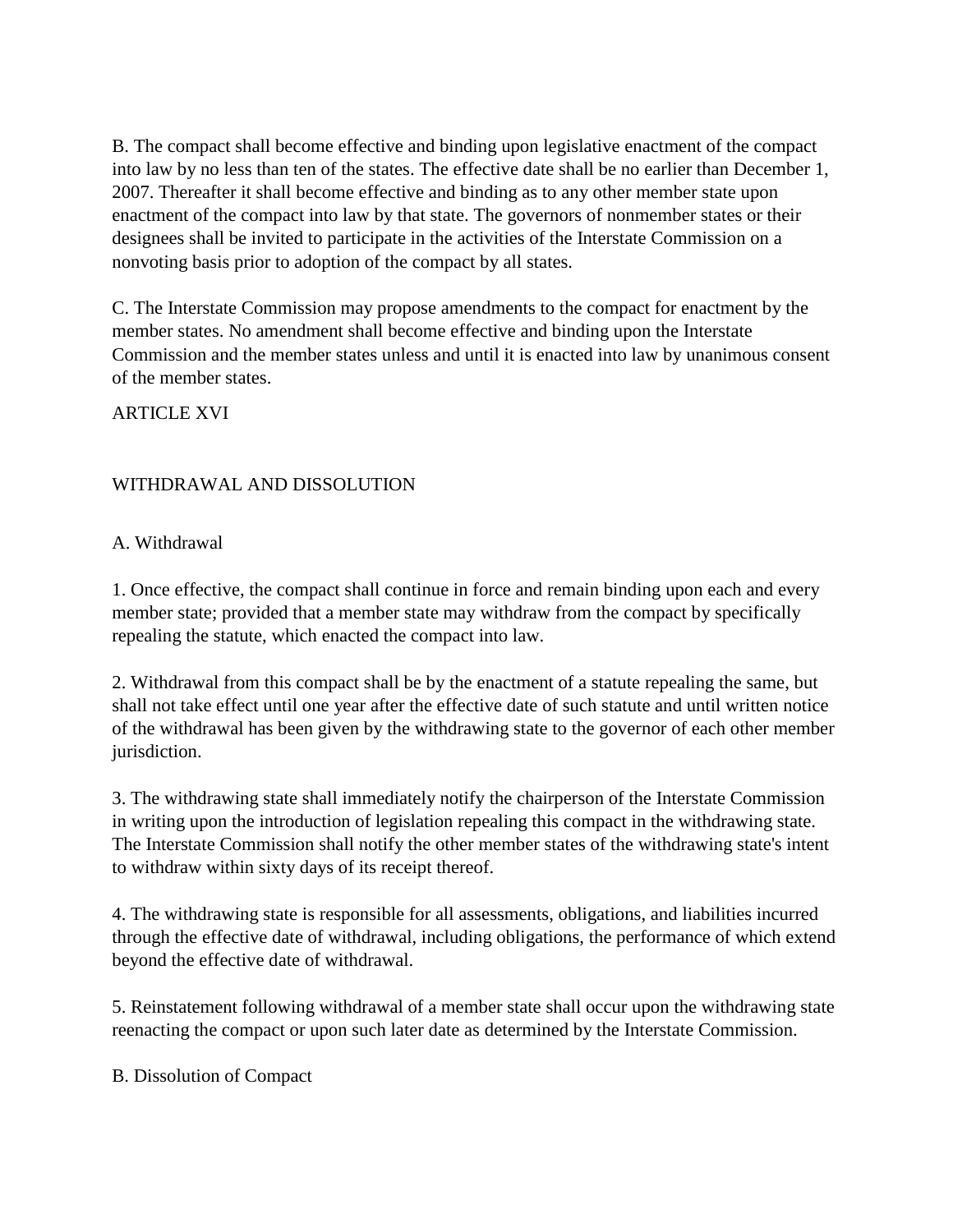1. This compact shall dissolve effective upon the date of the withdrawal or default of the member state which reduces the membership in the compact to one member state.

2. Upon the dissolution of this compact, the compact becomes null and void and shall be of no further force or effect, and the business and affairs of the Interstate Commission shall be concluded and surplus funds shall be distributed in accordance with the bylaws.

ARTICLE XVII

# SEVERABILITY AND CONSTRUCTION

A. The provisions of this compact shall be severable, and if any phrase, clause, sentence, or provision is deemed unenforceable, the remaining provisions of the compact shall be enforceable.

B. The provisions of this compact shall be liberally construed to effectuate its purposes.

C. Nothing in this compact shall be construed to prohibit the applicability of other interstate compacts to which the states are members.

## ARTICLE XVIII

# BINDING EFFECT OF COMPACT AND OTHER LAWS

A. Other Laws:

1. Nothing herein prevents the enforcement of any other law of a member state that is not inconsistent with this compact.

2. All member states' laws conflicting with this compact are superseded to the extent of the conflict.

B. Binding Effect of the Compact:

1. All lawful actions of the Interstate Commission, including all rules and bylaws promulgated by the Interstate Commission, are binding upon the member states.

2. All agreements between the Interstate Commission and the member states are binding in accordance with their terms.

3. In the event any provision of this compact exceeds the constitutional limits imposed on the